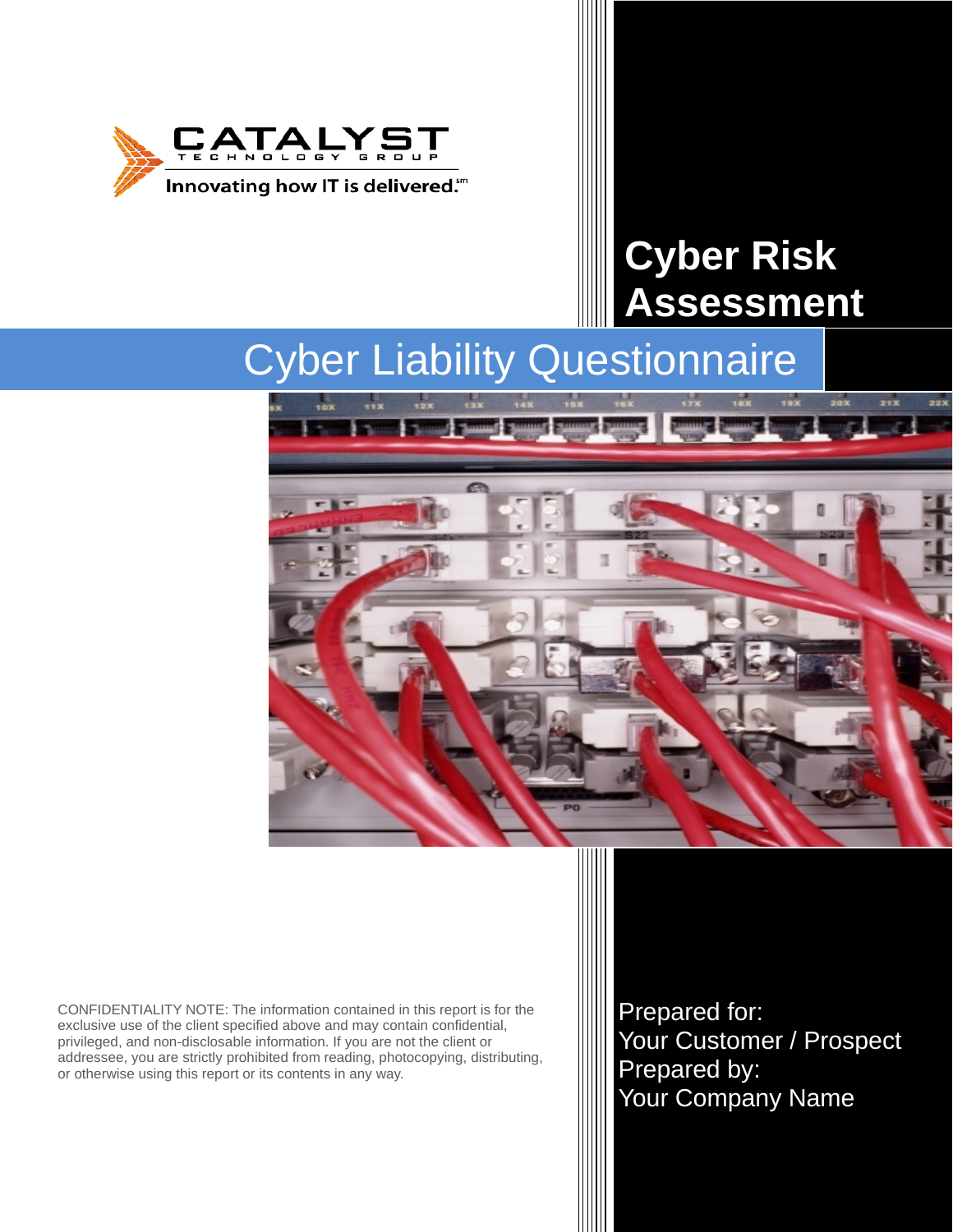

## **Table of Contents**

#### 1 - Type Of Sensitive Data

- 1.1 Information Security Infrastructure And Organization
- 1.2 Sensitive Data Checklist
- 1.3 Total Number of Protected Records
- 1.4 Maximum Number of Unique Individuals
- 1.5 Regulatory Or Compliance Frameworks Checklist
- 1.6 Industry Security Frameworks
- 1.7 Outside Security or Privacy Groups
- 1.8 Sensitive Data Processed
- 1.9 Sensitive Information in Custody
- 1.10 Total Global IT Budget Allocated to Security?

#### 2 - Third Parties

- 2.1 Percentage of Work Subcontracted to Others
- 2.2 Evidence of Errors and Omissions Insurance from Subcontractors
- 2.3 Written Contracts with Clients
- 2.4 Contracts Review Prior to Use
- 2.5 Hold Harmless Clauses
- 2.6 Consent to Hold Harmless/Indemnify Others
- 2.7 Company Information Responsible Individual
- 2.8 Payment Processing
- 2.9 Protected Personal Information or Protected Healthcare Information
- 2.10 Third Party Corporate Confidential Information
- 2.11 Information Sharing
- 2.12 Information Security Staff
- 2.13 Network, Computer System, Information Security Outsourcing
- 2.14 Cloud Service Providers
- 2.15 Do you require third party technology providers meet required regulatory requirements (e.g., PCI-DSS, HIPAA, SOX, etc.)?
- 2.16 Third Party Security Provisions
- 2.17 Third Party Security Standards
- 2.18 Third Party Security Assessments or Audits
- 2.19 Contract Review and Approval Process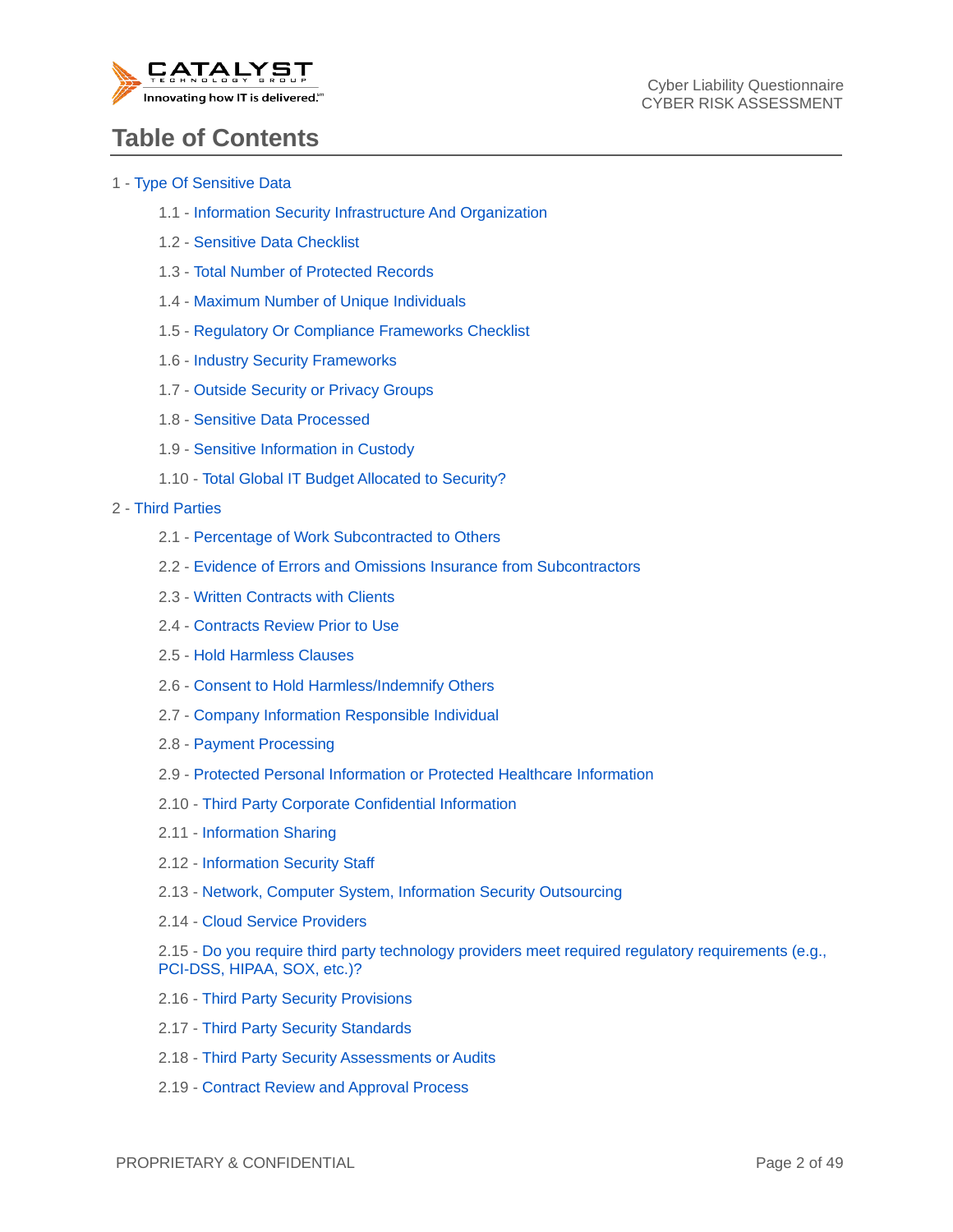

Cyber Liability Questionnaire CYBER RISK ASSESSMENT

- 2.20 Sensitive or Confidential Information Written Agreements
- 2.21 Hold Harmless and Indemnification Agreements
- 2.22 Data Protection Reviews
- 2.23 Vendor Liability Insurance
- 2.24 Evidence of Network Security and Privacy Liability Coverage
- 2.25 Computer Service Provider Security Policies and Procedures
- 2.26 Healthcare Information Exchanges
- 2.27 Vendor Data Security
- 2.28 Third Party Audit or Monitoring

#### 3 - Handling of Data

- 3.1 Sensitive Data Management Process
- 3.2 Former Employee Associated Computer Access Termination
- 3.3 User Account Processes
- 3.4 User Account Management Process
- 3.5 Firewall
- 3.6 Anti-virus
- 3.7 Anti-virus Installation
- 3.8 External Computer System Intrusion Prevention
- 3.9 Password Management Process
- 3.10 Password Complexity
- 3.11 Password Expiration
- 3.12 User and Password Procedure Documentation
- 3.13 Multi-Factor Login
- 3.14 Critical System Security Testing
- 3.15 System Security Considerations
- 3.16 Production Security Review
- 3.17 Separation of Development Systems
- 3.18 Technical Security Configuration Documentation
- 3.19 Security Products
- 3.20 Virus Controls and Filtering
- 3.21 Anti-virus and Firewall Updates
- 3.22 Anti-malware
- 3.23 Retired Software or Hardware
- 3.24 Critical Patches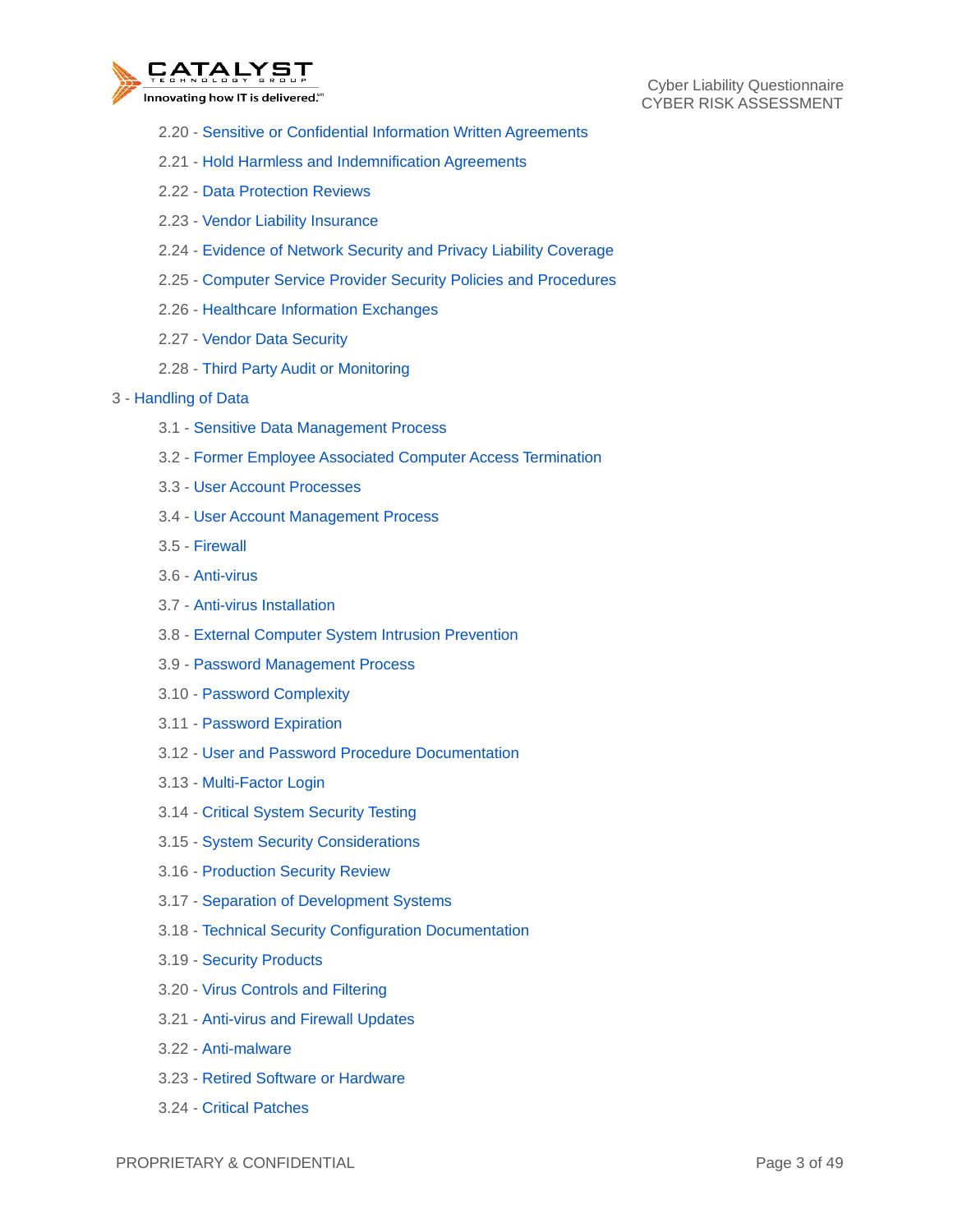

- 3.25 Physical Security
- 3.26 Automated Patch Management
- 3.27 Unauthorized Access
- 3.28 Intrusion Detection
- 3.29 Security Software Upgrades
- 3.30 Physical Access
- 3.31 Network Changes
- 3.32 Network Security Controls
- 3.33 Internet/DMZ Systems
- 3.34 Internal Systems
- 3.35 Network Access Controls
- 3.36 Open Source Software Updates
- 3.37 Factory Default Settings
- 3.38 Vulnerability Assessment
- 3.39 Virus Signatures
- 3.40 Patch Management Procedures
- 3.41 Commercial Software Updates
- 3.42 Multi-Factor Authentication
- 3.43 Remote Access
- 3.44 Mobile Device Unauthorized Access
- 3.45 Laptop or Web Server Sensitive Data
- 3.46 Encryption Tools
- 3.47 List of Encrypted Privacy Information
- 3.48 Portable Data Storage
- 3.49 Portable Data Storage Security
- 3.50 Portable Data Storage Encryption
- 3.51 Offsite Portable Data Storage Secure Transportation and Facilities
- 3.52 Offsite Portable Data Storage Transportation Logs
- 3.53 Onsite Portable Data Storage Physical Security Controls
- 3.54 Remote Access Encryption
- 3.55 Wireless Network Security
- 3.56 External Network Privacy Information Security
- 3.57 Configuration Management
- 3.58 System Logs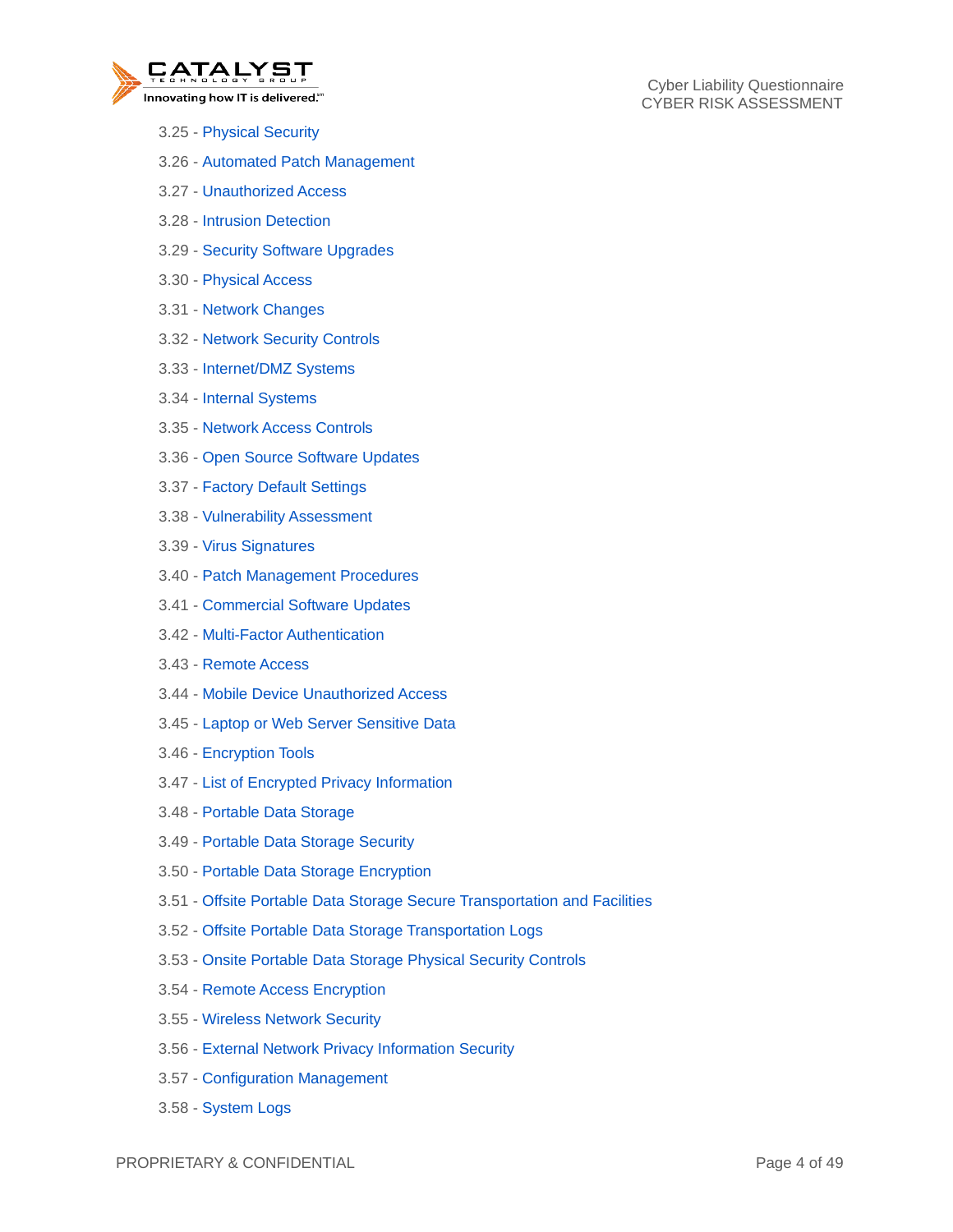

- 3.59 System Log Security Review
- 3.60 System Log Review Frequency
- 3.61 Network Change Tracking
- 3.62 Credit Card Transactions
- 3.63 Website Sensitive Data
- 4 Policies, Procedures and Documentation
	- 4.1 Policies and Procedures Implementation
	- 4.2 Risk Management Procedures
	- 4.3 Privacy Information Storage and Transmission Documentation
	- 4.4 Third Party Information Sharing Privacy Policy
	- 4.5 Business Continuity Plan and Disaster Recovery Plan
	- 4.6 Business Continuity/Disaster Recovery Plan Testing
	- 4.7 Expected Downtime for Critical Business Systems
	- 4.8 Operations Restoration Time
	- 4.9 Security Incident Response Plan
	- 4.10 Company Property Security and Acceptable Use Policy
	- 4.11 Computer Use Policies
	- 4.12 Computer Security Policy
	- 4.13 Laptop Security Policy
	- 4.14 Information Security Policy and Privacy Policy
	- 4.15 Privacy Policy Compliance
	- 4.16 Privacy Policy Author
	- 4.17 Privacy Policy Last Review Date
	- 4.18 Privacy Policy Review and Update Frequency
	- 4.19 Identity Theft Prevention Program
	- 4.20 Chief Information Officer
	- 4.21 Chief Security Officer
	- 4.22 Supervisor of CSO or Security Policy Management and Compliance Position(s)
	- 4.23 Chief Privacy Officer
	- 4.24 Website Privacy Disclosure Statement
	- 4.25 Secondary/Backup Computer System
	- 4.26 Sensitive Data Backup and Restore Methodology
	- 4.27 Computer System and Data Back-ups Schedule
	- 4.28 Daily Valuable/Sensitive Data Backups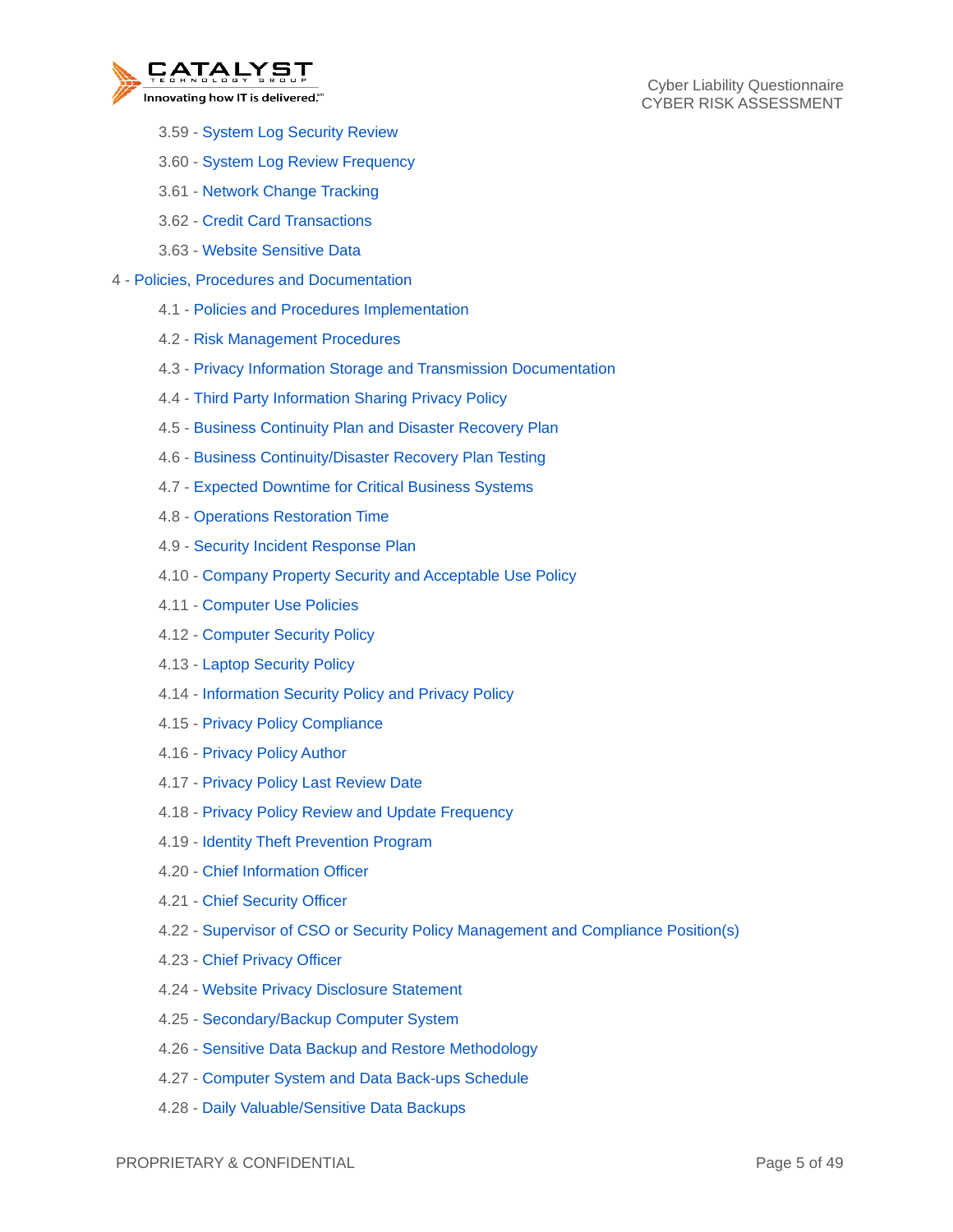

Cyber Liability Questionnaire CYBER RISK ASSESSMENT

- 4.29 Weekly Valuable/Sensitive Data Backups
- 4.30 Off-site Valuable/Sensitive Data Storage
- 4.31 Complete Back-up File Generation Secure Offsite Storage
- 4.32 Backup and Storage Format
- 4.33 Document Retention and Destruction Policy
- 4.34 Mobile Device Encryption Policy
- 4.35 Communication Encryption Policy
- 4.36 Compliant Procedure
- 4.37 Access Control Procedures
- 4.38 Data Classification Scheme
- 5 Employees
	- 5.1 Employee Access to PII Restriction
	- 5.2 Restricted Employee Access to Private Information
	- 5.3 New Hires Formalized Training Program
	- 5.4 Data Privacy and Security Awareness Training
	- 5.5 Security Issues and Procedures Employee Training
	- 5.6 Security Awareness Training
	- 5.7 Employee Computer and Information Systems Policies and Procedures
	- 5.8 Annual Employee Training and Certification
	- 5.9 Annual Security Awareness Training
	- 5.10 Employee Personal Liability
	- 5.11 Employee Screening
	- 5.12 Applicant's Hiring Process Checklist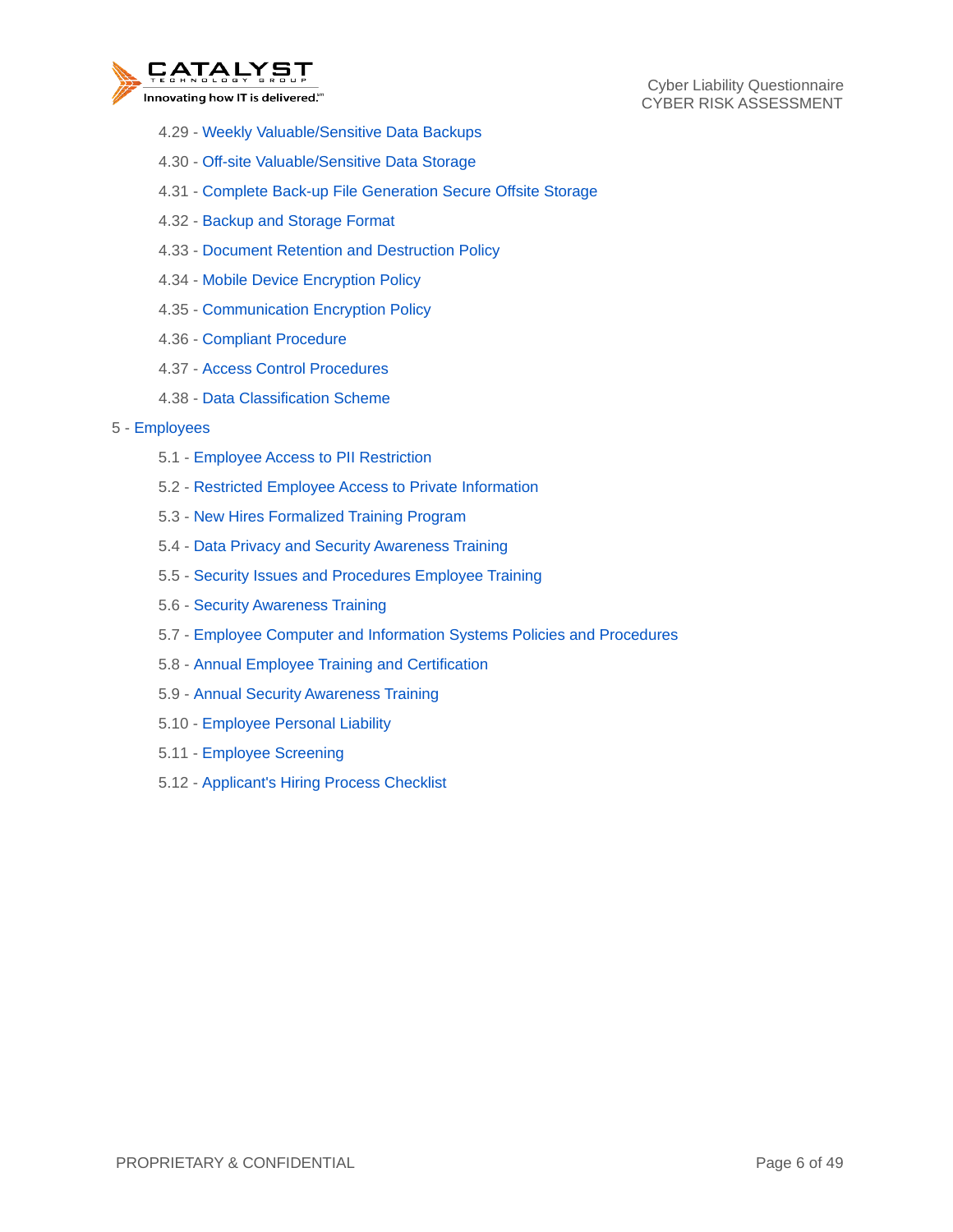

**Type Of Sensitive Data** 

## **Information Security Infrastructure And Organization**

Does your company have an information security infrastructure and organization? Attach organizational charts or policy and procedure documents indicating the establishment of an information security infrastructure and organization.

| Response<br>Yes                                               |  |  |  |
|---------------------------------------------------------------|--|--|--|
| <b>Responded By</b><br><b>Bruce Banner</b>                    |  |  |  |
| <b>Attached Images</b>                                        |  |  |  |
| <b>Kaplan Dental</b><br>Firewall<br>Internet                  |  |  |  |
| <b>Exhibits</b><br>KapDentallTInfrastructure.png<br>$\bullet$ |  |  |  |

### **Sensitive Data Checklist**

Do you collect, store, process and/or transmit any Sensitive Data on your computer system (check all that apply below)?

| Credit Card Information                                                |
|------------------------------------------------------------------------|
| Healthcare Information                                                 |
| <b>Trade Secrets</b>                                                   |
| Customer Information (Names, Addresses, Email, Social Security Number) |
| Usernames and Passwords                                                |
| Money/Securities Information                                           |
| Intellectual Property Assets                                           |
| Employee/HR Information                                                |

### **Responded By**

Steve R

#### **Additional Notes**

Credit Card Information will be moved to different server in 2020.

#### **Attached Images**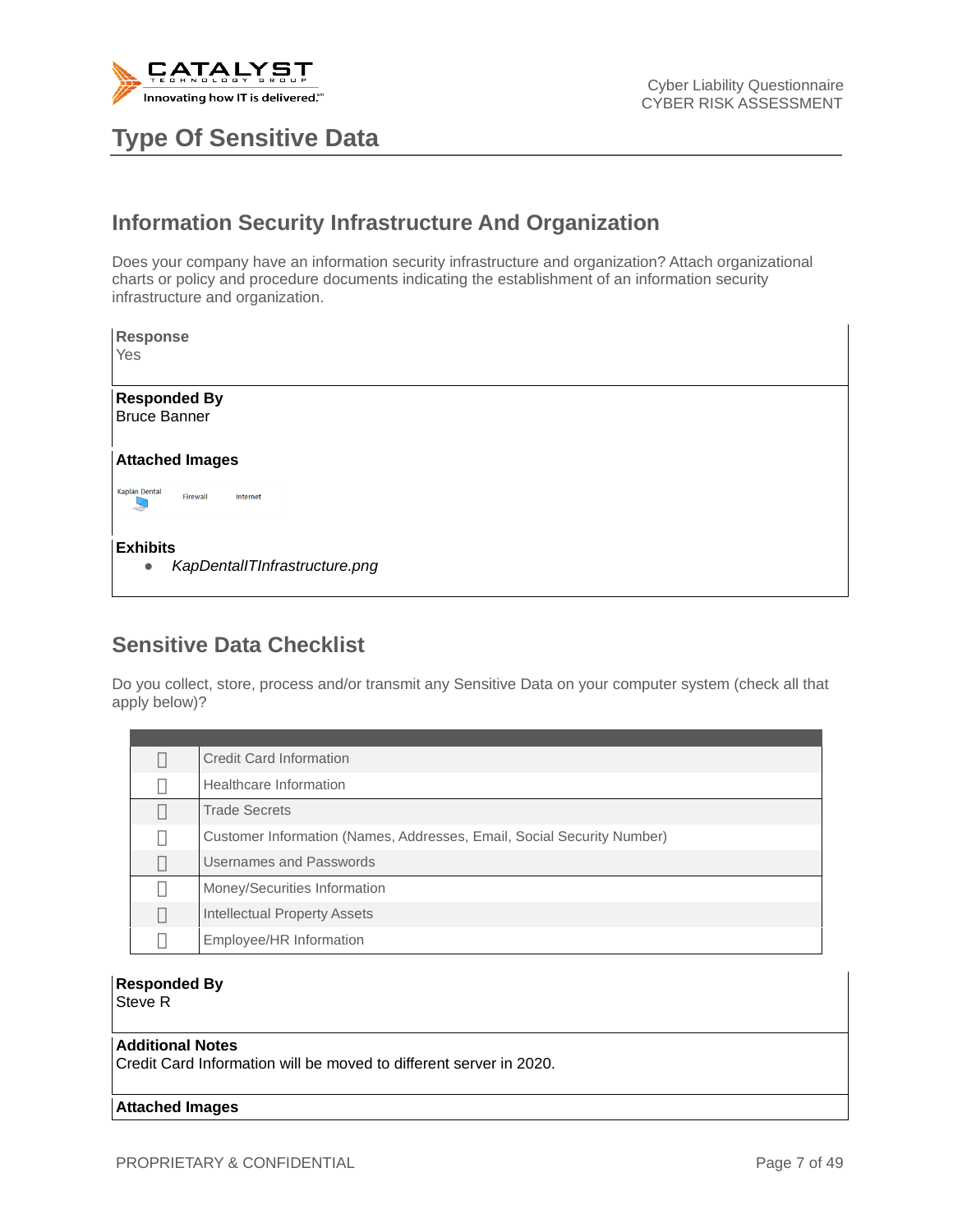

Cyber Liability Questionnaire CYBER RISK ASSESSMENT

| Server A<br>contains<br>Credit Card Information<br><b>Trade Secrets</b><br><b>Lisemannes and Passwords</b><br>Intellectual Property Assets | Server B<br>contains<br>Healthcare Information<br>Customer Information<br>Money/Securities Information<br>Employee/HR Information |
|--------------------------------------------------------------------------------------------------------------------------------------------|-----------------------------------------------------------------------------------------------------------------------------------|
| <b>Exhibits</b>                                                                                                                            | serverSensitiveContents.png                                                                                                       |

### **Total Number of Protected Records**

Total number of protected records in your care, custody, or control:

**Response** 990

#### **Maximum Number of Unique Individuals**

Maximum number of unique individuals for whom you collect, store or process any personal information?

**Response** 99

### **Regulatory Or Compliance Frameworks Checklist**

Is your company compliant with any of the following regulatory or compliance frameworks? (check all that apply and indicate most recent date of compliance)

| <b>Regulatory or Compliance</b><br>Framework | <b>Achieved Compliance</b> | <b>Most Recent Date of Compliance</b> |
|----------------------------------------------|----------------------------|---------------------------------------|
| <b>ISO 17999</b>                             |                            | 5/1/2019                              |
| SOX                                          |                            |                                       |
| <b>PCI-DSS</b>                               |                            |                                       |
| <b>HITECH</b>                                |                            |                                       |
| <b>HIPAA</b>                                 |                            |                                       |
| <b>GLBA</b>                                  |                            |                                       |
| <b>SSAE</b>                                  |                            |                                       |
| <b>FISMA</b>                                 |                            |                                       |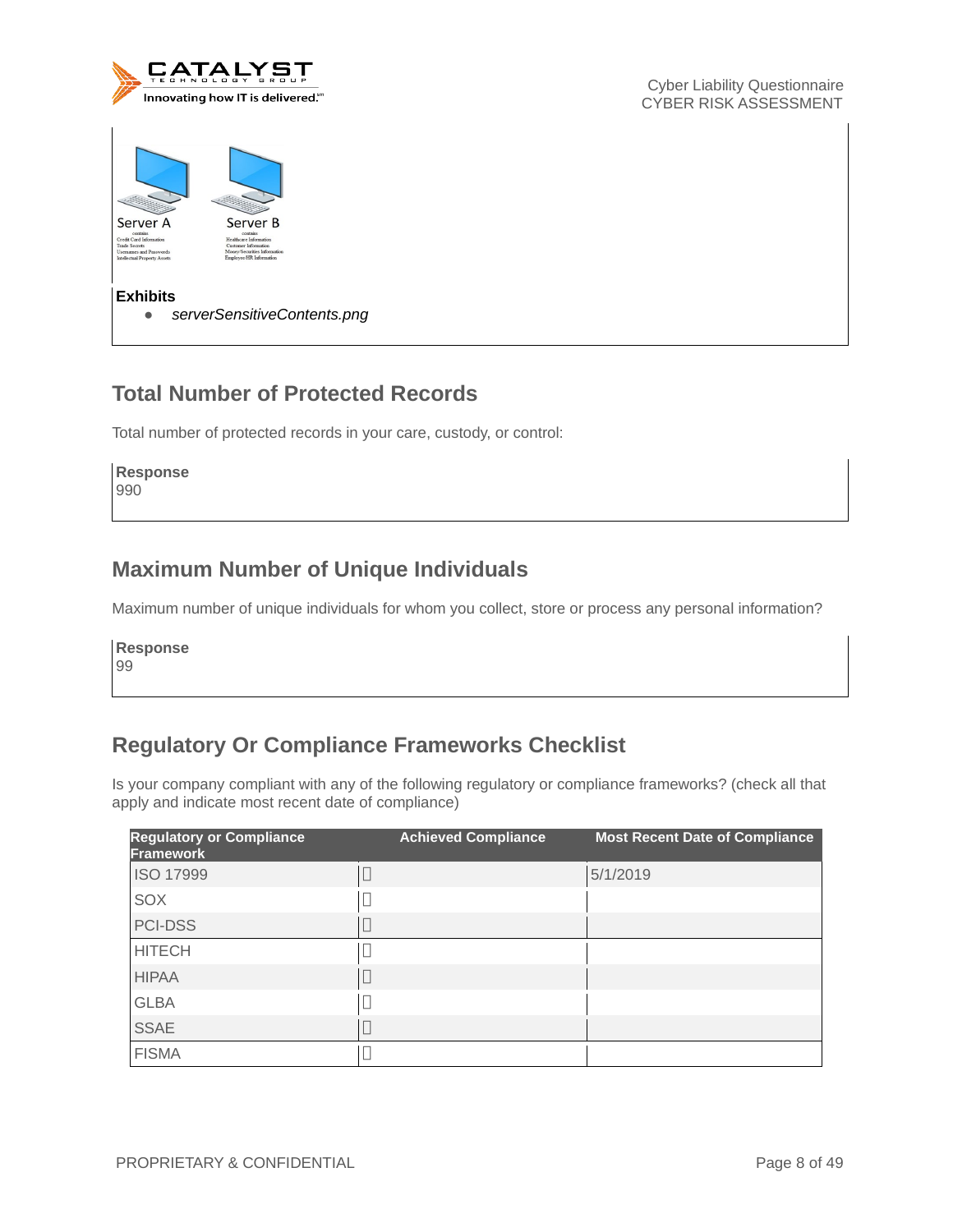

#### **Industry Security Frameworks**

Does your company leverage any industry security frameworks for confidentiality, integrity and availability (e.g., NIST, COBIT)?

**Response** No

## **Outside Security or Privacy Groups**

Is your company an active member in outside security or privacy groups (e.g., ISAC, IAPP, ISACA)?

**Response** No

#### **Sensitive Data Processed**

Is any Sensitive Data processed, stored, inputted, collected or otherwise handled on or in any of the following assets under your control or authorization?

| Websites                                     |
|----------------------------------------------|
| <b>Computer Systems</b>                      |
| Laptops, personal portable or mobile devices |
| Physical files and premises                  |

### **Sensitive Information in Custody**

Do you know what sensitive or private information is in your custody along with whose info it is, where it is, and how to contact those individuals if their information is breached?

| <b>Response</b> |  |
|-----------------|--|
| Nο              |  |

### **Total Global IT Budget Allocated to Security?**

What percentage of your total global IT budget is allocated to security?

**Response**

10%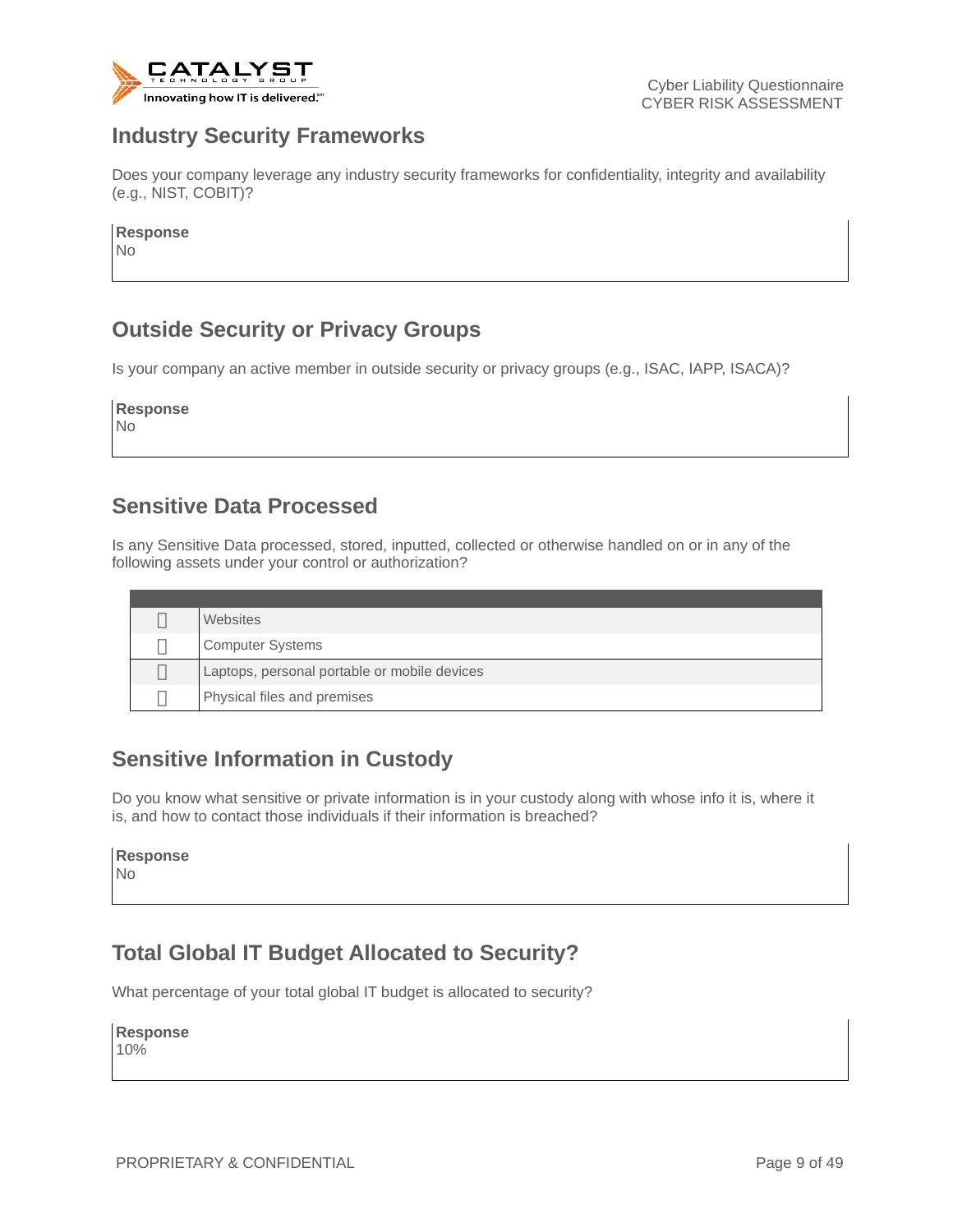

## **Third Parties**

#### **Percentage of Work Subcontracted to Others**

What percentage of the Applicant's business involves subcontracting work to others?

**Response** 10%

#### **Evidence of Errors and Omissions Insurance from Subcontractors**

Does the Applicant require evidence of the errors and omissions insurance from subcontractors? (Please attach copies of evidence of errors and insurance)

**Response** Yes

**Attached Images**

**Exhibits**

● *KapDentalErrorsAndOmissionsInsurance.docx*

#### **Written Contracts with Clients**

Does the Applicant use a written contract with clients? (Please attach copies of written contracts)

| <b>Response</b><br>Yes |                        |  |
|------------------------|------------------------|--|
|                        | <b>Attached Images</b> |  |
|                        |                        |  |
|                        |                        |  |
| <b>Exhibits</b>        |                        |  |
|                        |                        |  |
| $\bullet$              | CustomerContract.docx  |  |

#### **Contracts Review Prior to Use**

Does an attorney review such contracts prior to use?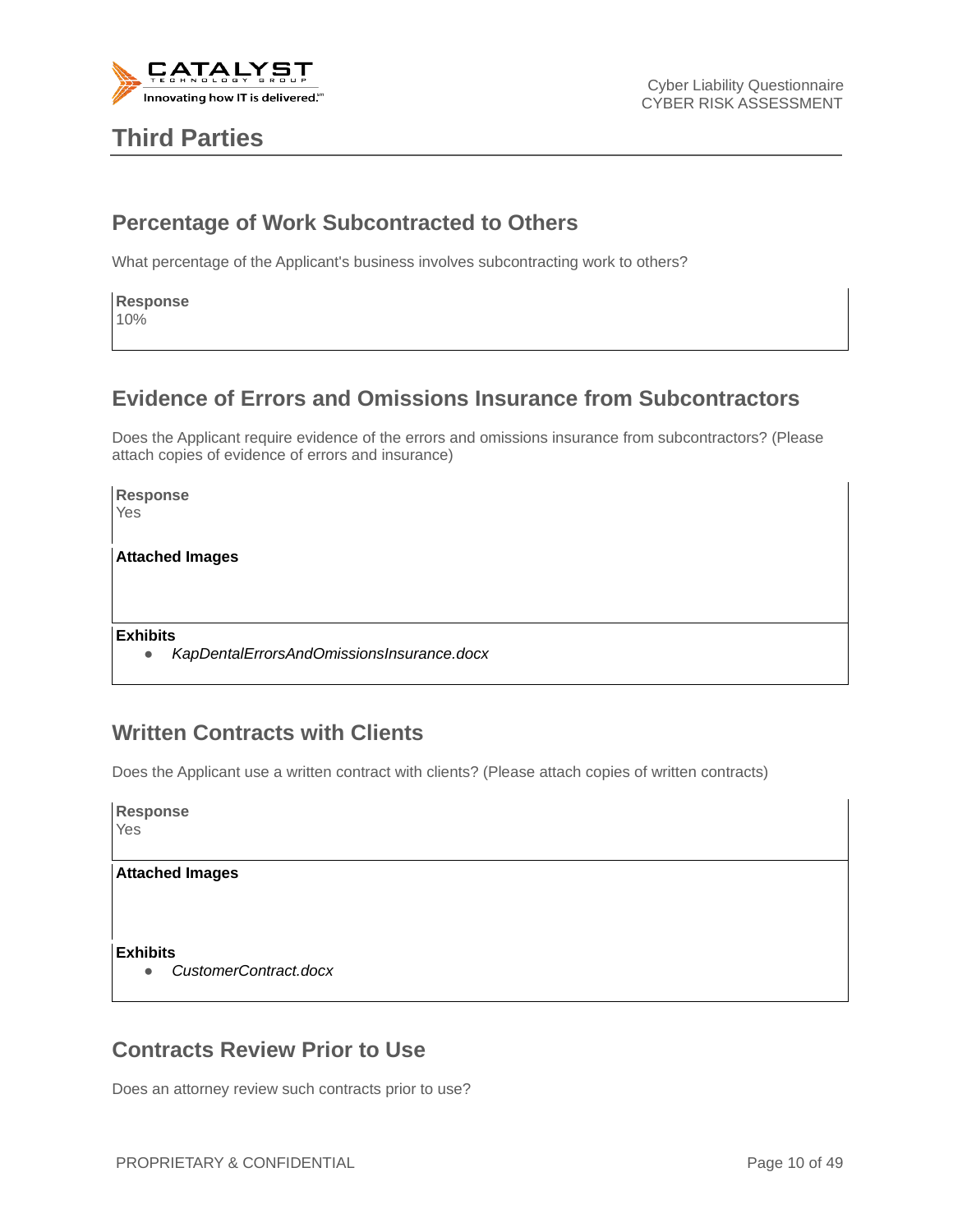

## **Third Parties**

#### **Percentage of Work Subcontracted to Others**

What percentage of the Applicant's business involves subcontracting work to others?

**Response** 10%

#### **Evidence of Errors and Omissions Insurance from Subcontractors**

Does the Applicant require evidence of the errors and omissions insurance from subcontractors? (Please attach copies of evidence of errors and insurance)

**Response** Yes

**Attached Images**

**Exhibits**

● *KapDentalErrorsAndOmissionsInsurance.docx*

#### **Written Contracts with Clients**

Does the Applicant use a written contract with clients? (Please attach copies of written contracts)

| <b>Response</b><br>Yes |                        |  |  |
|------------------------|------------------------|--|--|
|                        | <b>Attached Images</b> |  |  |
|                        |                        |  |  |
|                        |                        |  |  |
| <b>Exhibits</b>        |                        |  |  |
|                        |                        |  |  |
| $\bullet$              | CustomerContract.docx  |  |  |

#### **Contracts Review Prior to Use**

Does an attorney review such contracts prior to use?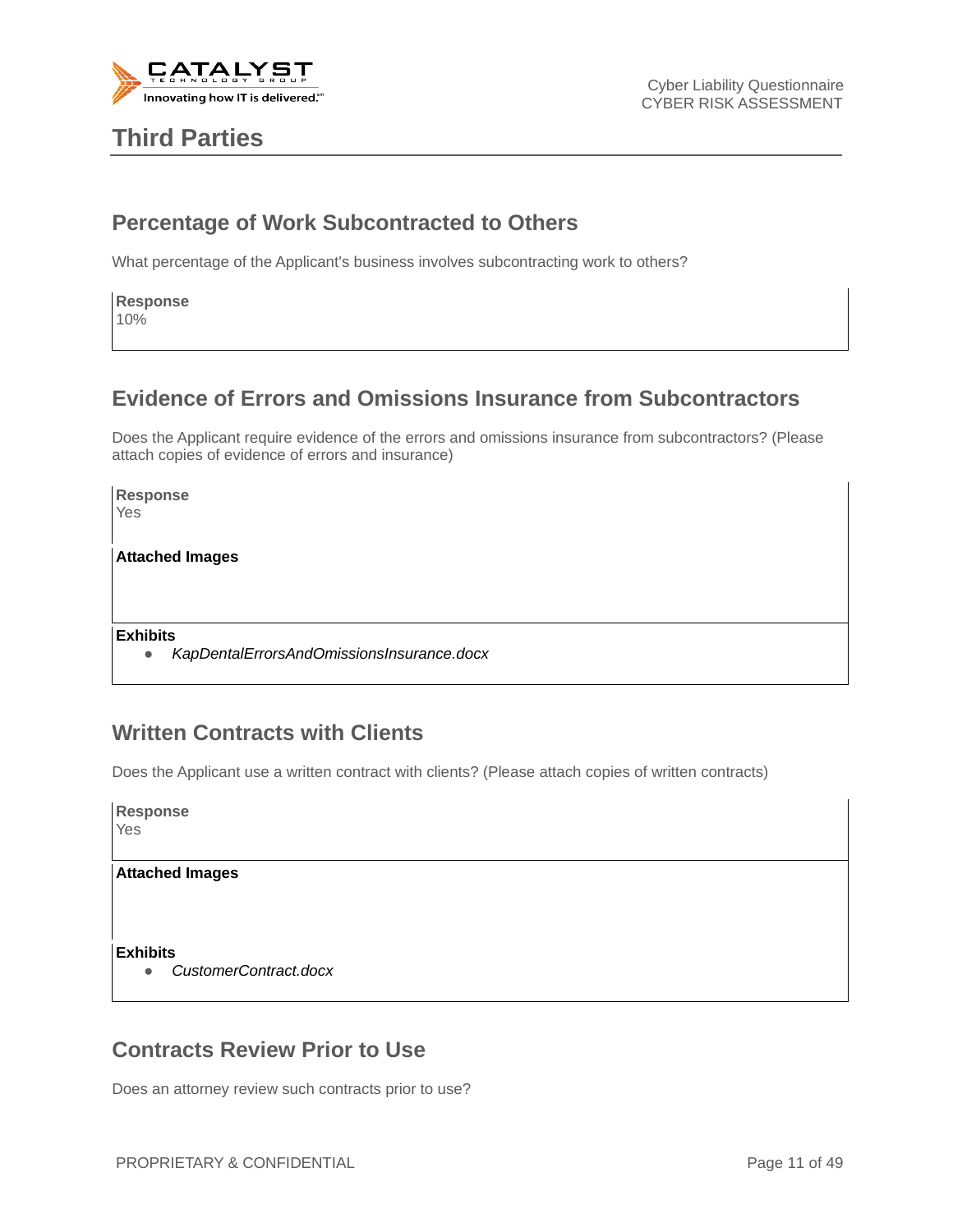

**Response** Yes

Cyber Liability Questionnaire CYBER RISK ASSESSMENT

### **Hold Harmless Clauses**

Does the standard contract contain hold harmless clauses for the benefit of the Applicant?

**Response** Yes

#### **Consent to Hold Harmless/Indemnify Others**

Does the Applicant agree to hold harmless/indemnify others?

**Response** Yes

#### **Company Information Responsible Individual**

Is there an individual responsible for the security of the company information that resides at third party technology service providers?

**Response** Yes

#### *Follow-up: Company Information Responsible Individual* **Responsible Individual**

Enter the name of the responsible individual:

| <b>Response</b> |                     |  |
|-----------------|---------------------|--|
|                 | <b>Steve Rogers</b> |  |

#### **Payment Processing**

Do you process payments on behalf of others, including eCommerce transactions?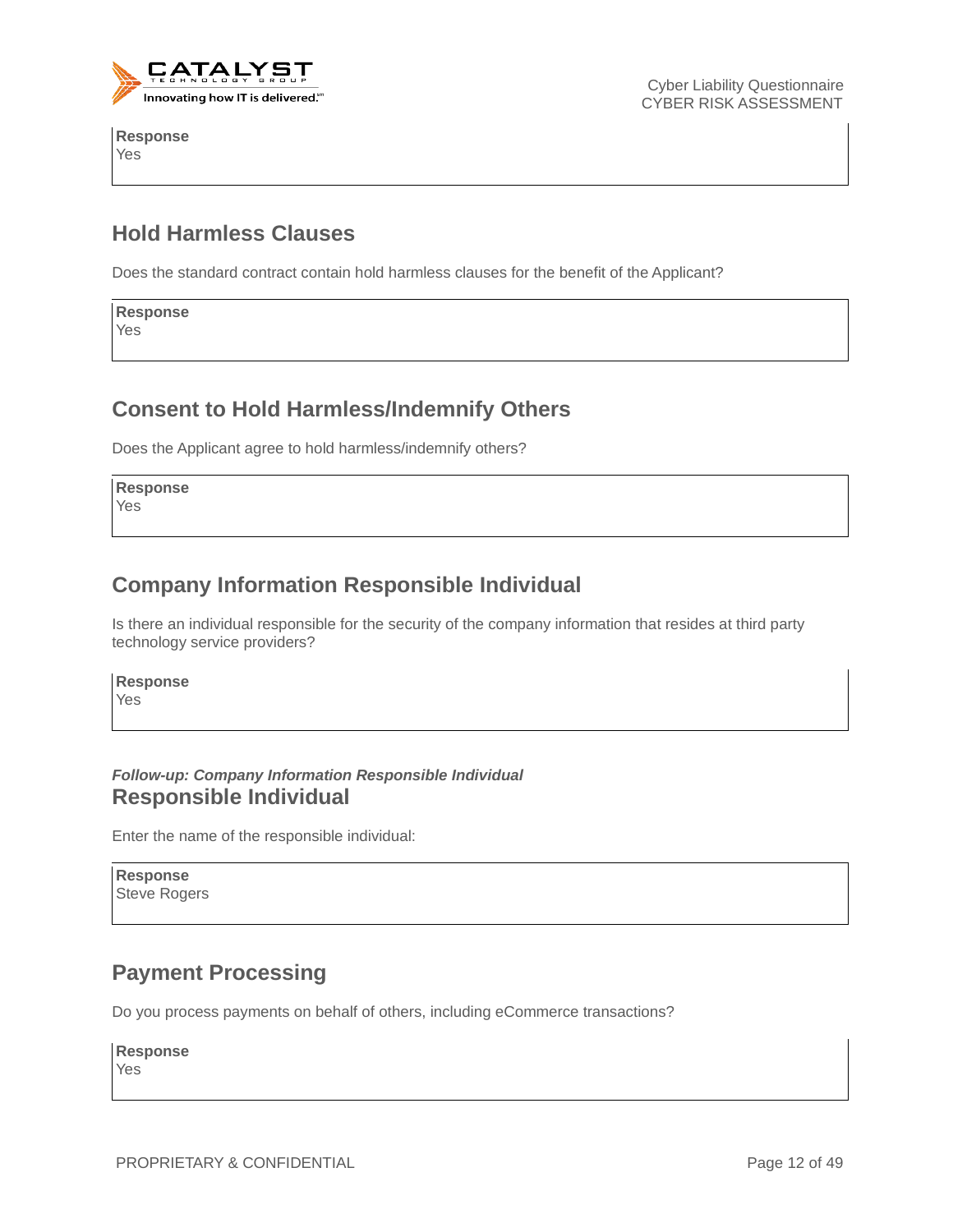

#### **Protected Personal Information or Protected Healthcare Information**

Do you collect, input, store, process, or maintain any Protected Personal Information or Protected Healthcare Information Records for third party corporate entities?

**Response**

Yes

### **Third Party Corporate Confidential Information**

Do you store, process or maintain any third party corporate confidential information?

| <b>Response</b> |  |
|-----------------|--|
| Yes             |  |

#### **Information Sharing**

Does the Applicant share private or personal information gathered from customers (by the Applicant or others) with third parties?

**Response**

Yes

### **Information Security Staff**

Do you outsource your information security to a firm specializing in information security or have staff responsible for and trained in information security?

**Response** Yes

#### *Follow-up: Information Security Staff* **List of Information Security Staff**

Enter the name of firm or staff member(s):

**Response** Compu-Global-Hyper-Mega-Net

### **Network, Computer System, Information Security Outsourcing**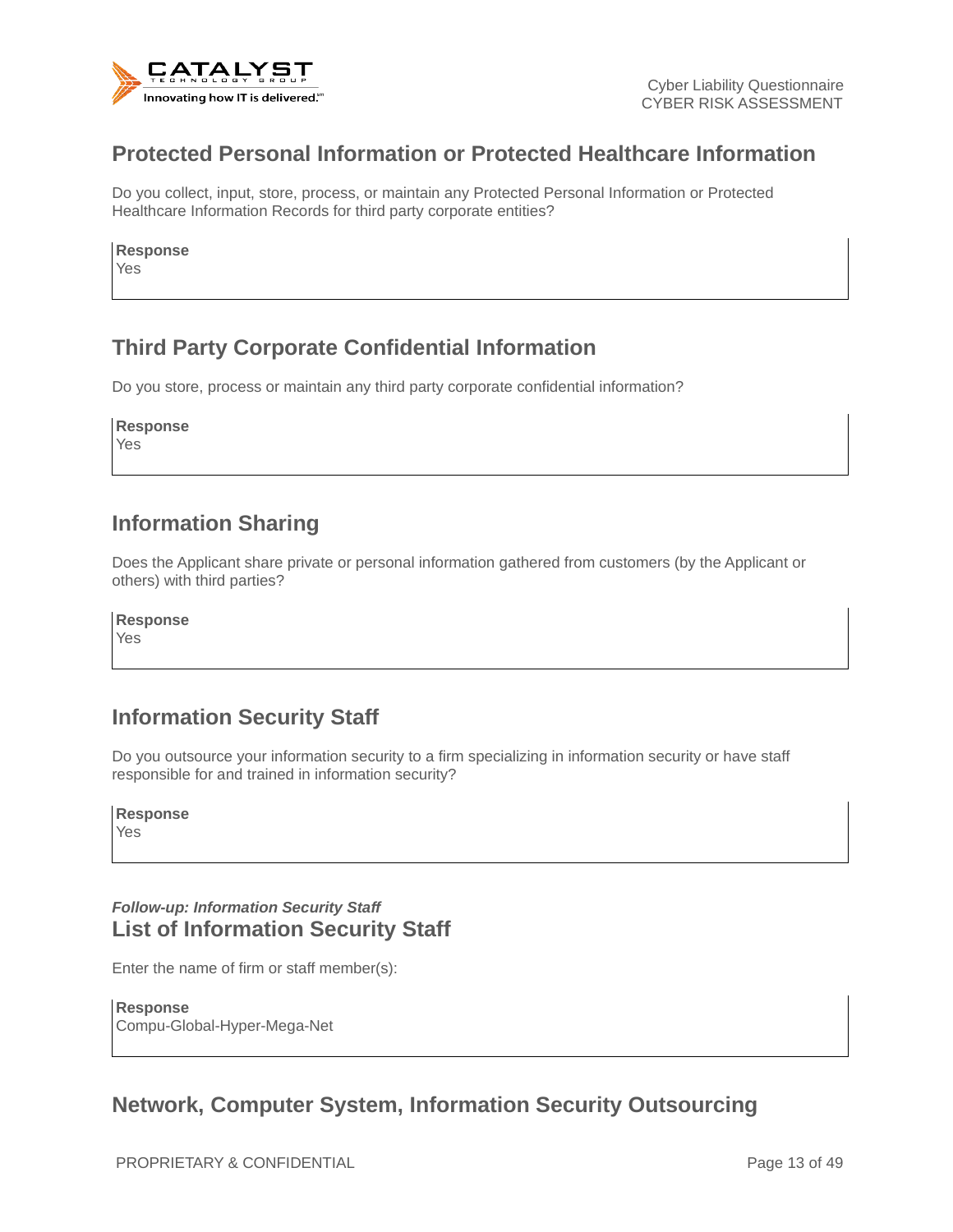

Do you outsource any part of your network, computer system or information security functions?

| <b>Response</b><br>Yes |  |  |
|------------------------|--|--|
|                        |  |  |

#### *Follow-up: Network, Computer System, Information Security Outsourcing* **Outsourced Security Services**

Indicate which services are being provided and the vendor's name:

| <b>Service</b>                      | <b>Outsourced</b> | <b>Vendor Name</b>          |
|-------------------------------------|-------------------|-----------------------------|
| Data Center Hosting                 |                   | Compu-Global-Hyper-Mega-Net |
| <b>Managed Security</b>             |                   |                             |
| Data Processing                     |                   |                             |
| <b>Application Service Provider</b> |                   |                             |
| <b>Alert Log Monitoring</b>         |                   |                             |
| Offsite Backup and Storage          |                   |                             |

#### **Cloud Service Providers**

Does the Applicant currently use a Cloud Service Provider in the course of business operations?

| Response   |  |  |  |
|------------|--|--|--|
| <b>Yes</b> |  |  |  |

#### *Follow-up: Cloud Service Providers* **List of Cloud Service Providers**

List all Cloud Service Providers.

**Response** SHIELD

#### **Do you require third party technology providers meet required regulatory requirements (e.g., PCI-DSS, HIPAA, SOX, etc.)?**

**Response** N/A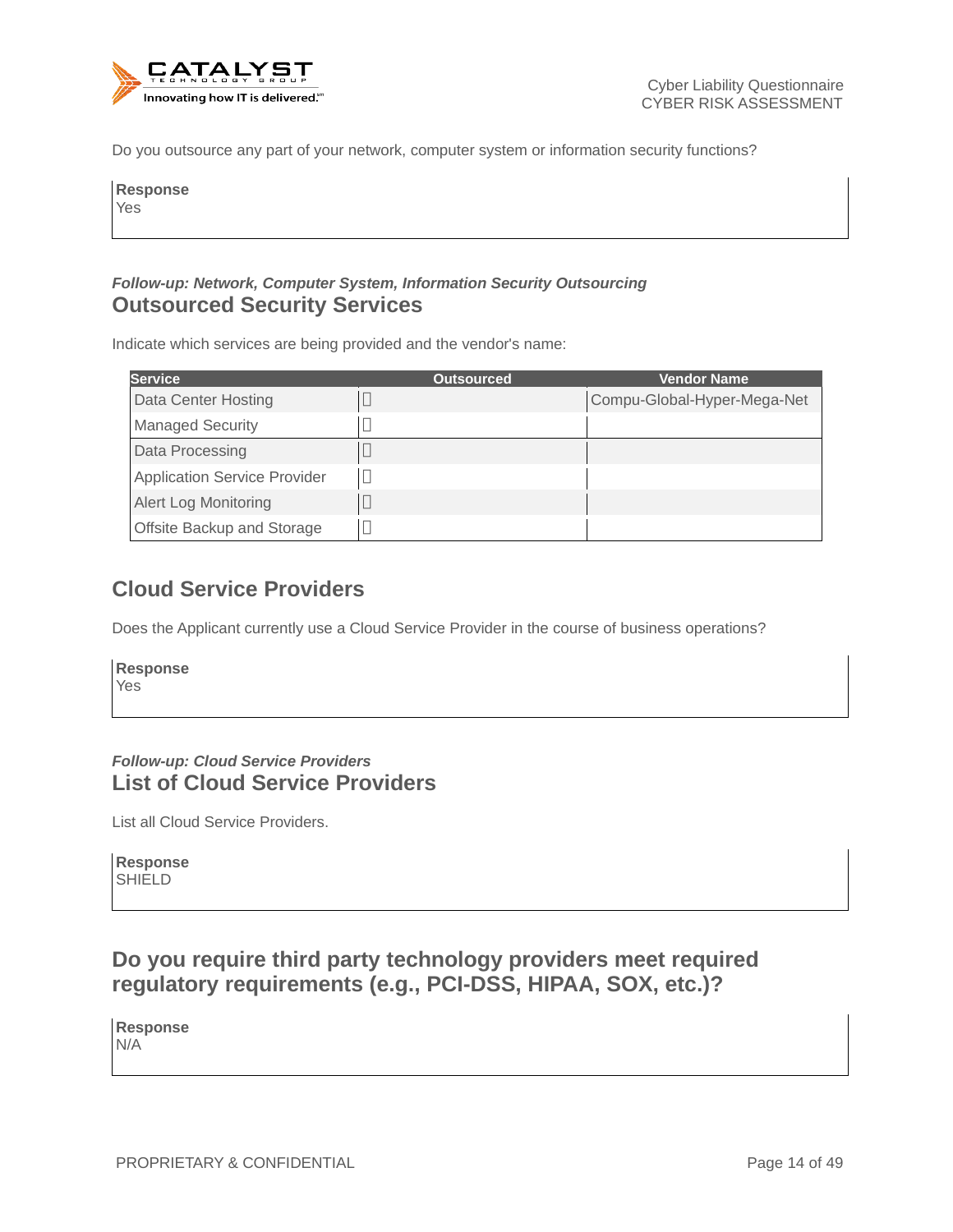

### **Third Party Security Provisions**

Do third party contracts include security provisions? Attach contracts or portions related to security provisions.

| <b>Response</b><br>Yes                                           |  |
|------------------------------------------------------------------|--|
| <b>Attached Images</b>                                           |  |
| <b>Exhibits</b><br>KapDentalSecurityProvisions.docx<br>$\bullet$ |  |

### **Third Party Security Standards**

Does your company enforce security standards for third parties that connect to your network?

**Response** Yes

### **Third Party Security Assessments or Audits**

Does your company perform assessments or audits to ensure third party technology providers meet company security requirements?

**Response** No

### **Contract Review and Approval Process**

Does your company have a formal process for reviewing and approving contracts with third party technology service providers? Please attach appropriate documentation.

**Response** Yes

### **Sensitive or Confidential Information Written Agreements**

Do you enter into written agreement for such third-party services that address care, use, and control of sensitive or confidential information?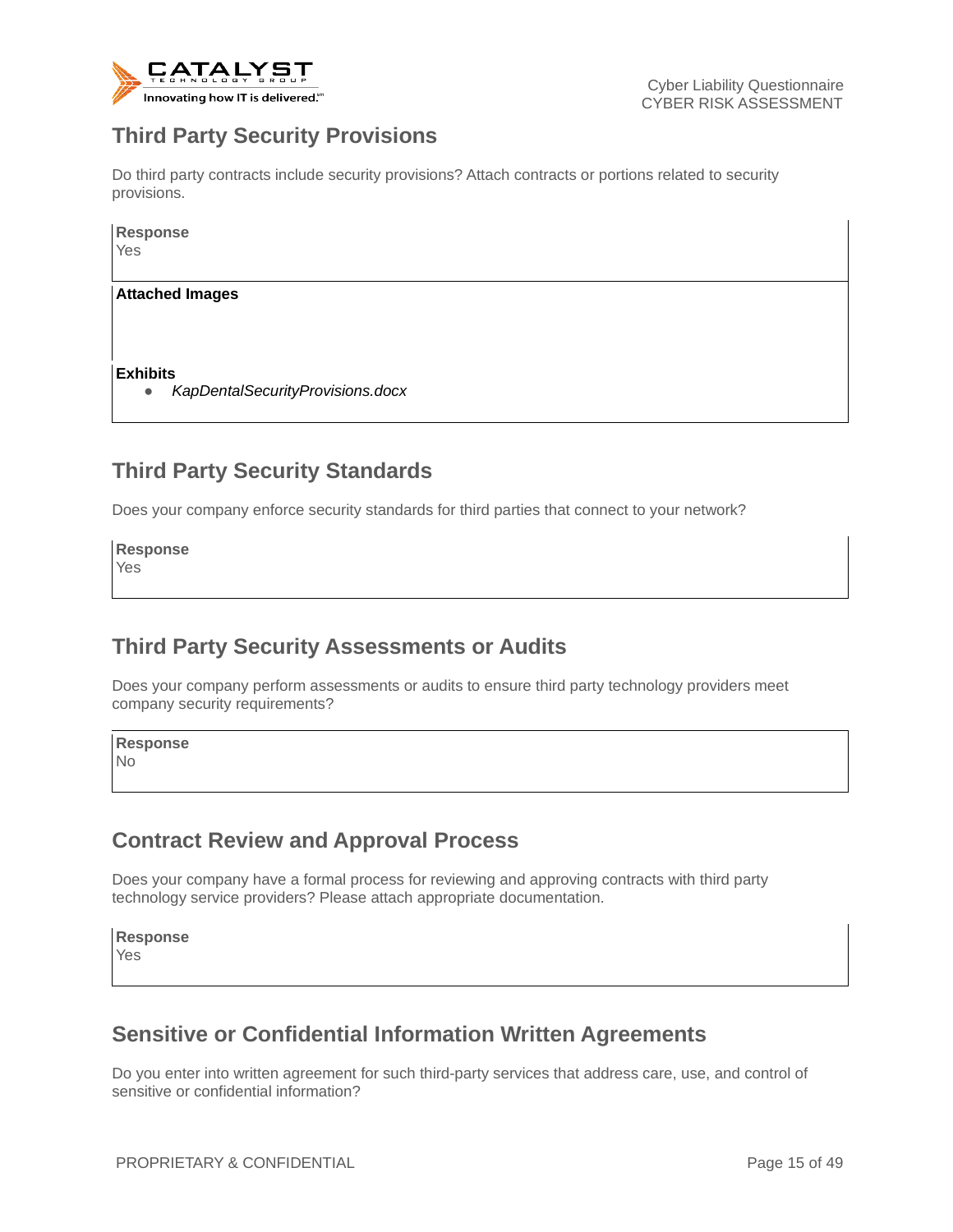

**Response** No

#### **Hold Harmless and Indemnification Agreements**

Do contracts with service providers include hold harmless and indemnification agreements? Attach agreements or relevant sections.

| <b>Response</b> |                                     |
|-----------------|-------------------------------------|
| Yes             |                                     |
|                 |                                     |
|                 | <b>Attached Images</b>              |
|                 |                                     |
|                 |                                     |
|                 |                                     |
| <b>Exhibits</b> |                                     |
|                 | KapDentalHoldHarmlessContracts.docx |

#### **Data Protection Reviews**

Does the company perform reviews at least annually of the company's third-party service providers to ensure they adhere to company requirements for data protection?

**Response** No

### **Vendor Liability Insurance**

Does your company require all vendors to maintain liability insurance? Attach Policy and Procedures and indicate relevant section in notes.

| <b>Response</b> |  |
|-----------------|--|

Yes

### **Evidence of Network Security and Privacy Liability Coverage**

Do you require third parties to provide evidence of network security and privacy liability coverage? If yes, please note where those records are kept.

**Response**

Yes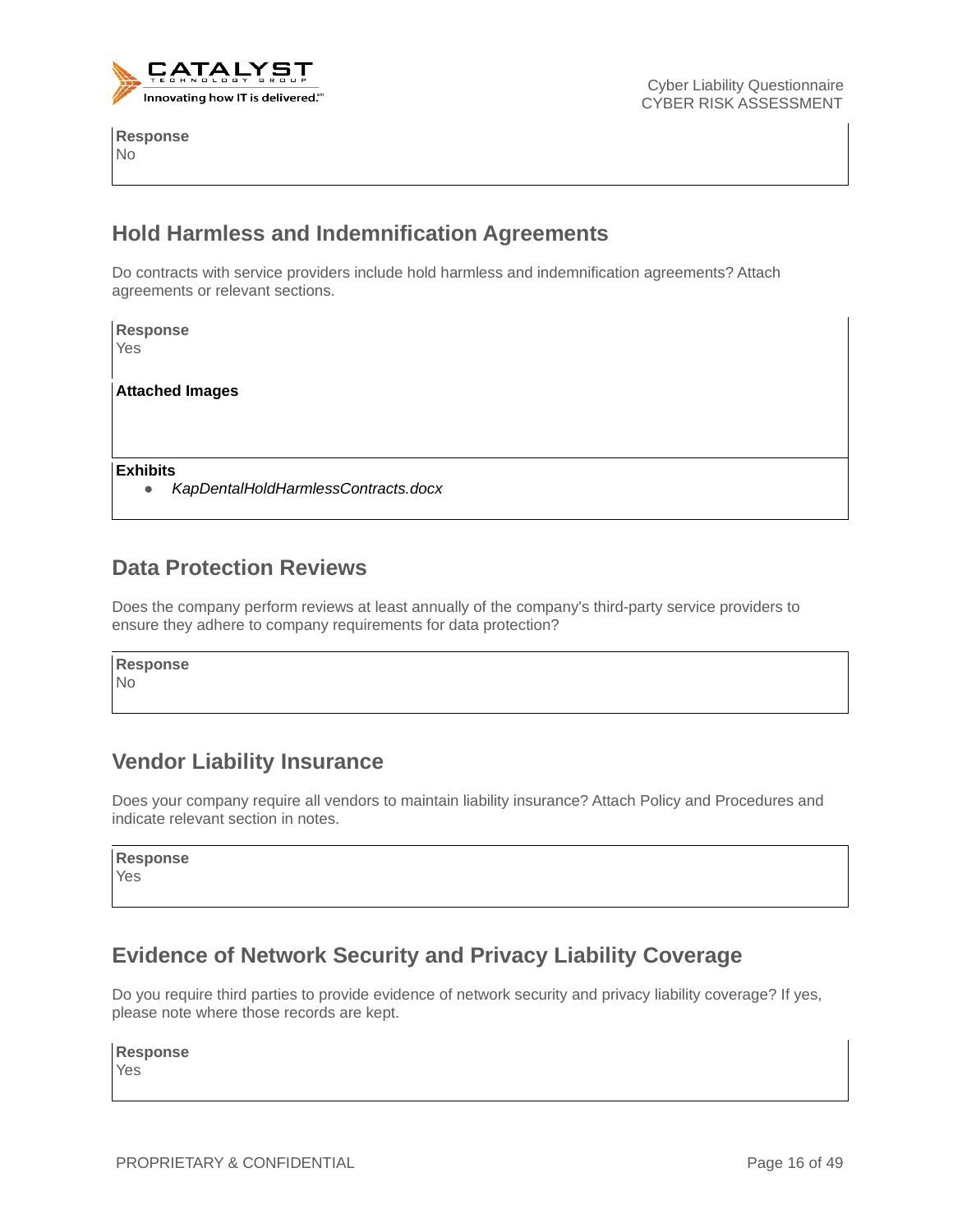

#### **Computer Service Provider Security Policies and Procedures**

Do you require computer service providers who may have access to confidential information or PII to demonstrate adequate security policies and procedures?

**Response**

No

### **Healthcare Information Exchanges**

If the Applicant is in the healthcare industry, does the Applicant host, operate or manage a Healthcare Information Exchange on which other organizations may store PHI?

```
Response
```
Applicant does not operate or manage a Healthcare Information Exchange

#### **Vendor Data Security**

Do you require all vendors to whom you outsource data processing or hosting functions (e.g., data backup, application service providers, etc.) to demonstrate adequate security of their computer systems?

**Response** Yes

#### *Follow-up: Vendor Data Security* **Method of Verification**

Please indicate method of verification:

**Response** Security is assessed by internal staff

### **Third Party Audit or Monitoring**

Have the Applicant's internal networks and/or Computer Systems been subject to third party audit or monitoring?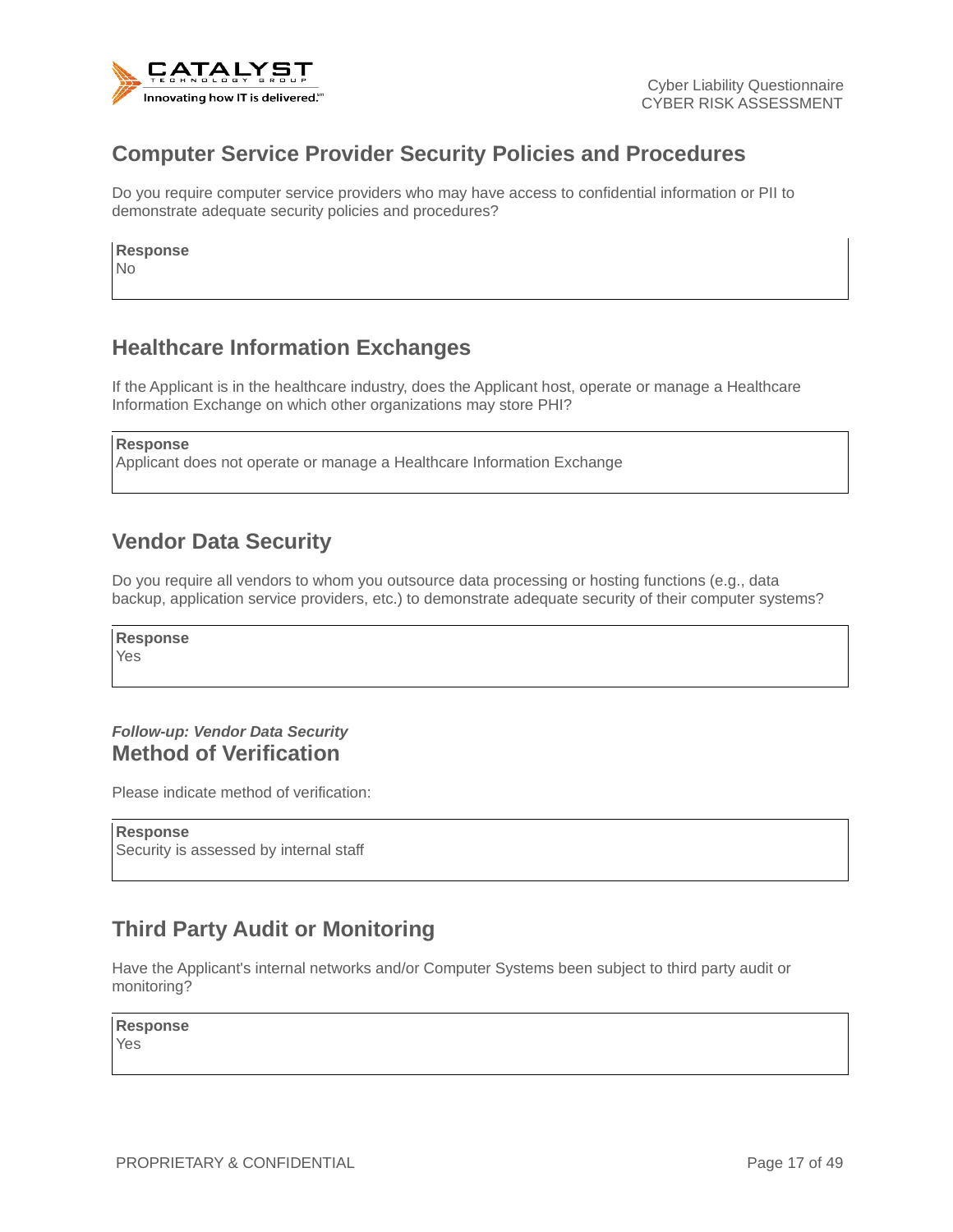

#### *Follow-up: Third Party Audit or Monitoring* **Date of Last Audit and List of Improvements and Recommendations**

When was the last audit? Attach list of improvements and recommendations.

**Response** 4/30/19

**Attached Images**

**Exhibits**

● *KapDentalImprovements.docx*

#### *Follow-up: Third Party Audit or Monitoring* **Improvements and Recommendations Implementation**

Have all improvements and recommendations been implemented? Attach relevant documentation.

**Response** Yes

**Attached Images**

**Exhibits**

● *KapDentalImprovementsCompleted.docx*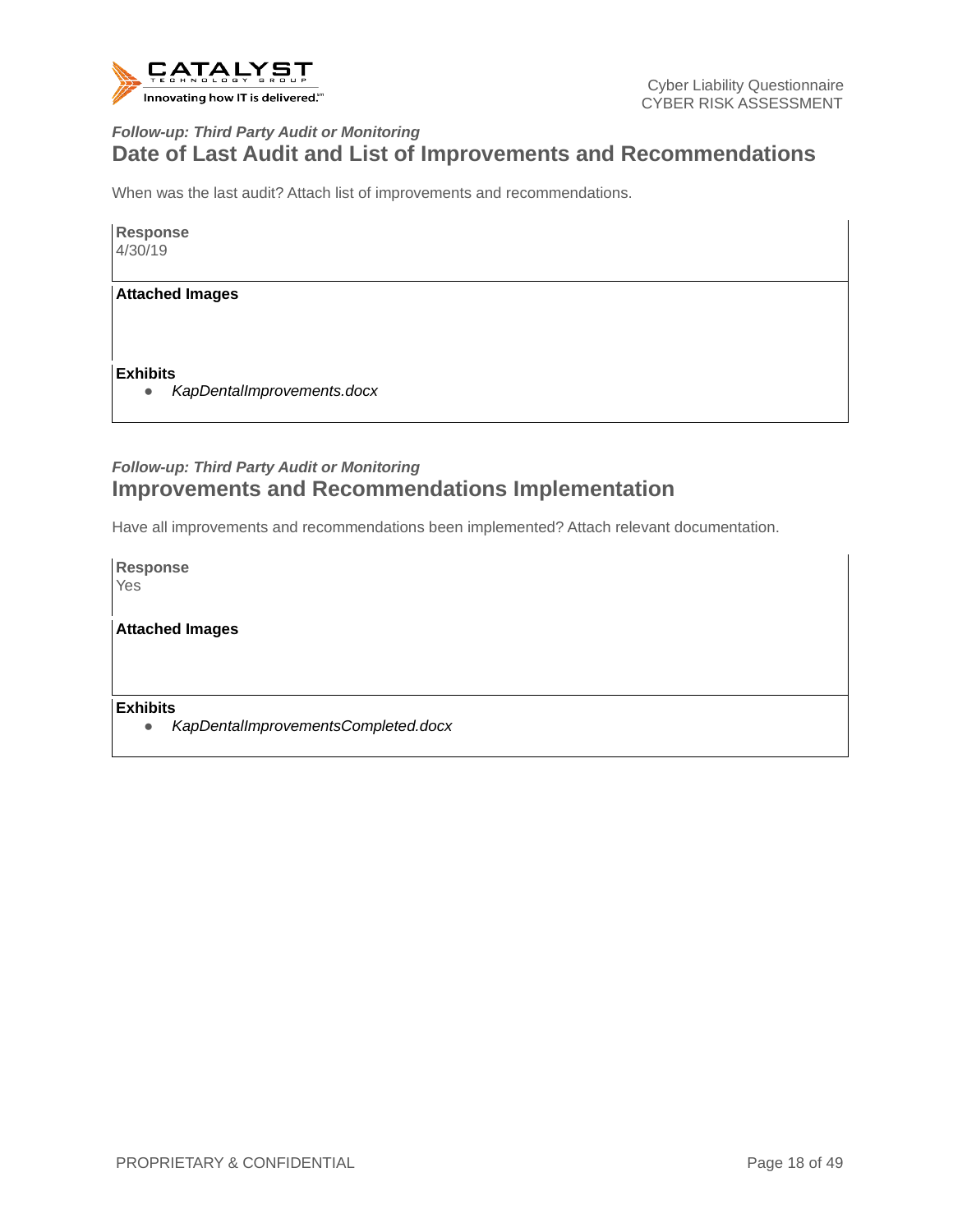

## **Handling of Data**

#### **Sensitive Data Management Process**

Do you have a process to manage access to Sensitive Data including timely account termination?

**Response** Yes

#### *Follow-up: Sensitive Data Management Process* **Sensitive Data Management Process Details**

Please describe:

**Response** Erase terminated employee accounts completely.

#### **Former Employee Associated Computer Access Termination**

Is all associated computer access terminated when an employee leaves the company?

**Response** Yes

#### **User Account Processes**

Does the company have processes established that ensure the proper addition, deletion and modification of user accounts and associated access rights?

#### **Response**

Yes

#### **User Account Management Process**

Does your company have a process for managing user accounts?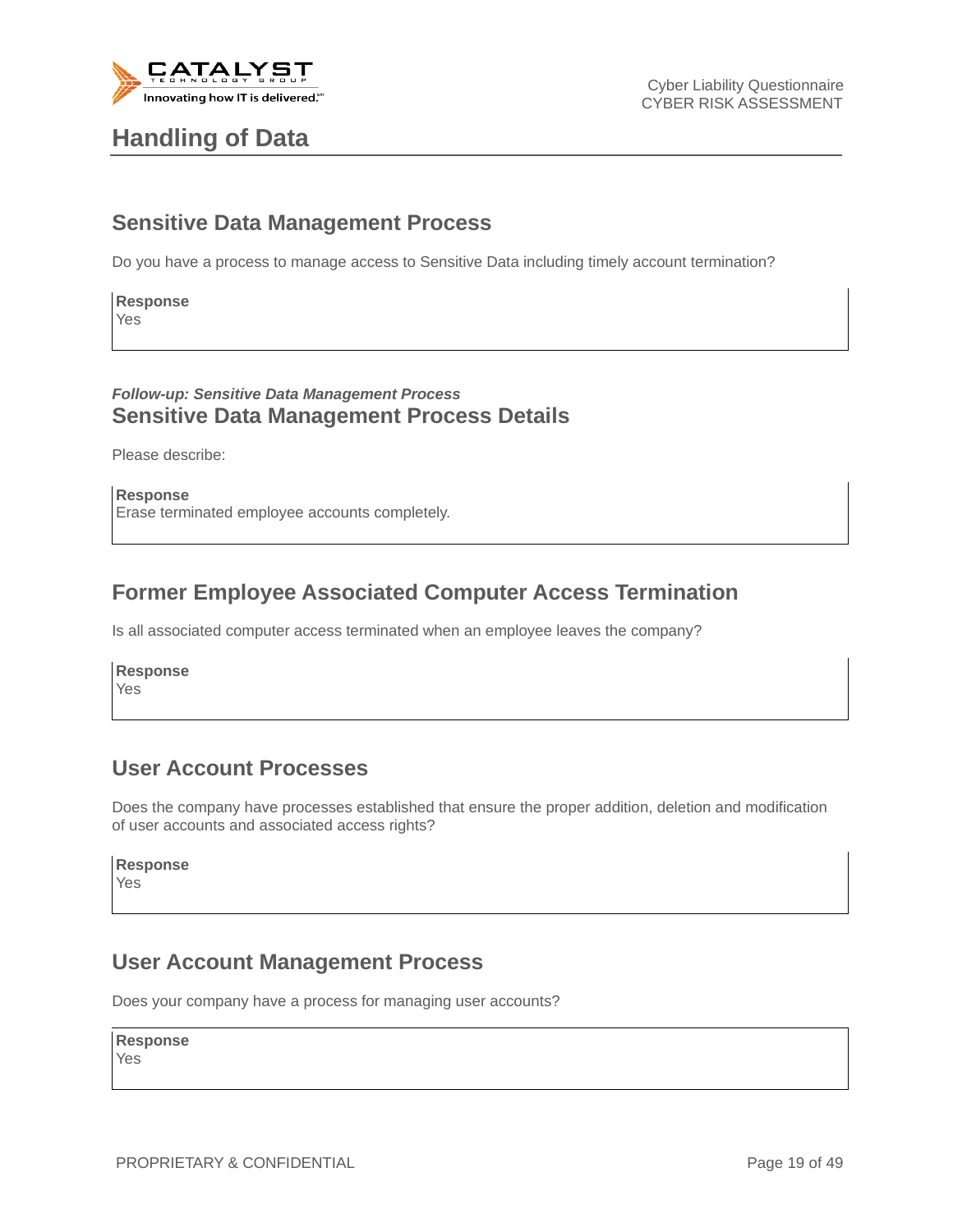

#### **Firewall**

Does the Applicant have up-to-date, active firewall technology?

**Response** Yes

#### *Follow-up: Firewall* **Firewall Vendor**

Which firewall vendor is used?

**Response** ZoneAlarm

#### *Follow-up: Firewall* **Firewall Update Procedure**

What is the current procedure for updating the firewall?

**Response** Steve updates it daily.

### **Anti-virus**

Does the Applicant currently have in place updated anti-virus software active?

**Response** Yes

### **Anti-virus Installation**

Is anti-virus installed on all of the Applicant's computer systems, including laptops, personal computers and networks?

**Response** Yes

#### **External Computer System Intrusion Prevention**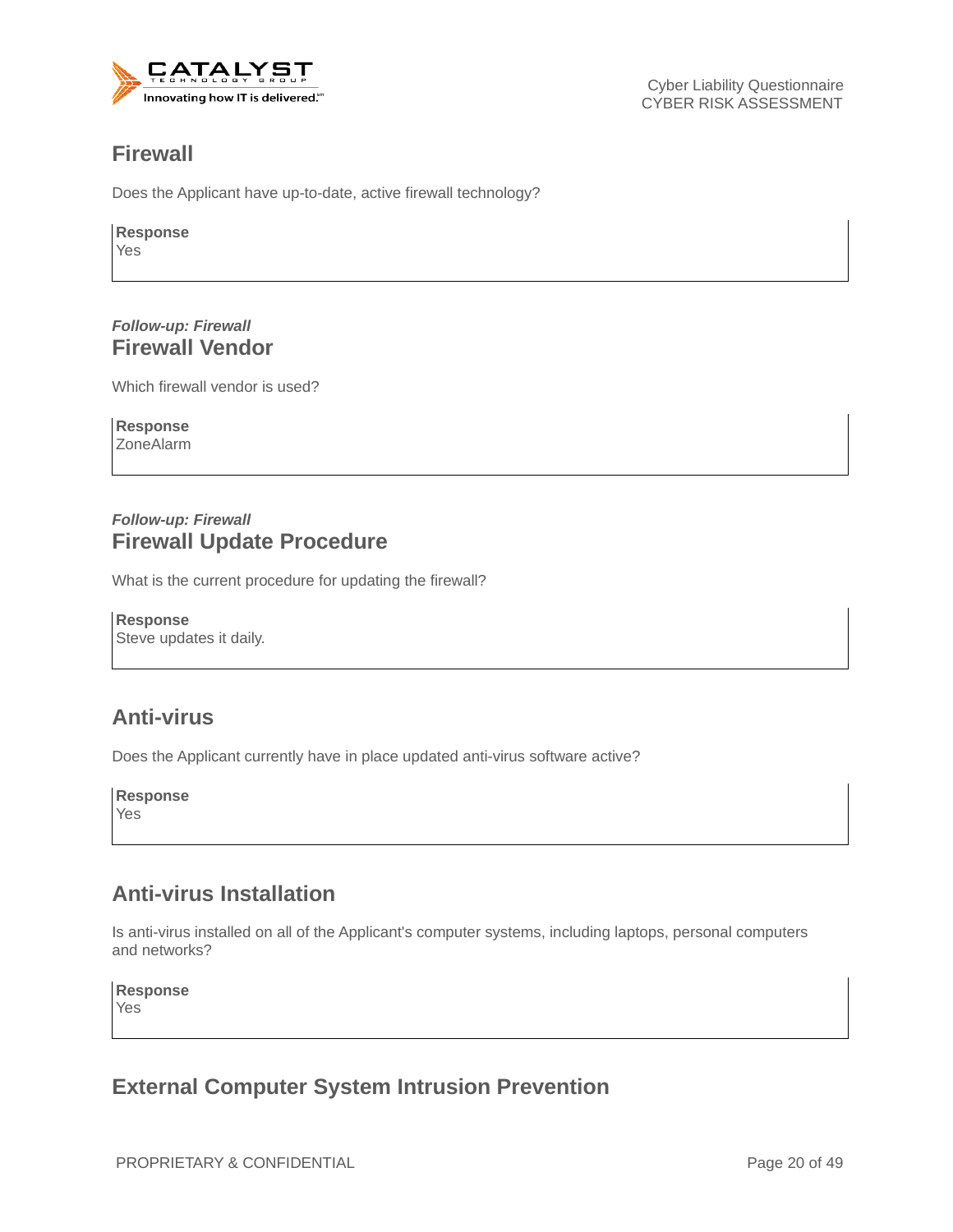

Do your external computer systems (e.g., commercial websites and mobile devices) use firewall and intrusion prevention systems?

**Response** Yes

#### *Follow-up: External Computer System Intrusion Prevention* **Intrusion Prevention Security Technologies**

Please identify the security technologies used:

**Response** ZoneAlarm

#### **Password Management Process**

Does your company enforce a password management process?

**Response**

### **Password Complexity**

Does the company enforce passwords that are at least seven characters and contain both numeric and alphabetic characters?

**Response** Yes

#### **Password Expiration**

Are procedures in place regarding the creation and periodic updating of passwords?

**Response** Yes

### **User and Password Procedure Documentation**

Does the Applicant have a formal documented user and password procedure in place? Attach documentation.

**Response**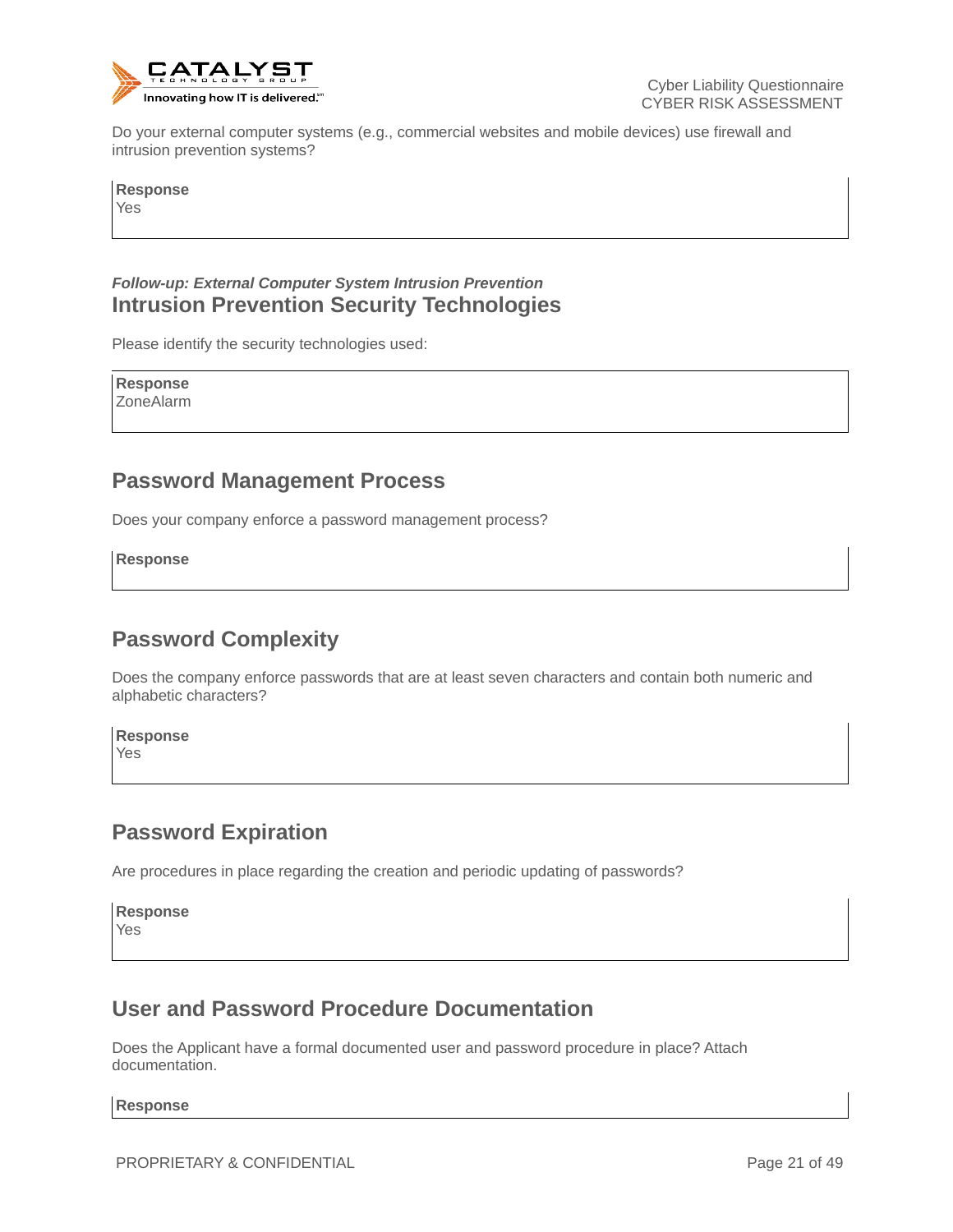

Yes

#### **Multi-Factor Login**

Does Applicant currently have in place Multi-Factor login for privileged access? Attach documentation or screenshots.

**Response** Yes

#### **Critical System Security Testing**

Do critical systems receive full security testing before deployment? Attach proof of latest tests.

**Response** Yes

#### **System Security Considerations**

When a new system is developed or purchased, are security considerations taken into account? Attach relevant procedures document.

**Response**

Yes

#### **Production Security Review**

Are new applications and non-cosmetic changes reviewed for security vulnerabilities prior to migration to production? Attach relevant procedures document.

**Response** Yes

### **Separation of Development Systems**

Are staging, test, and development systems kept separate from production systems? Attach network diagram indicating the separation of staging, test, development, and production systems.

#### **Response**

Yes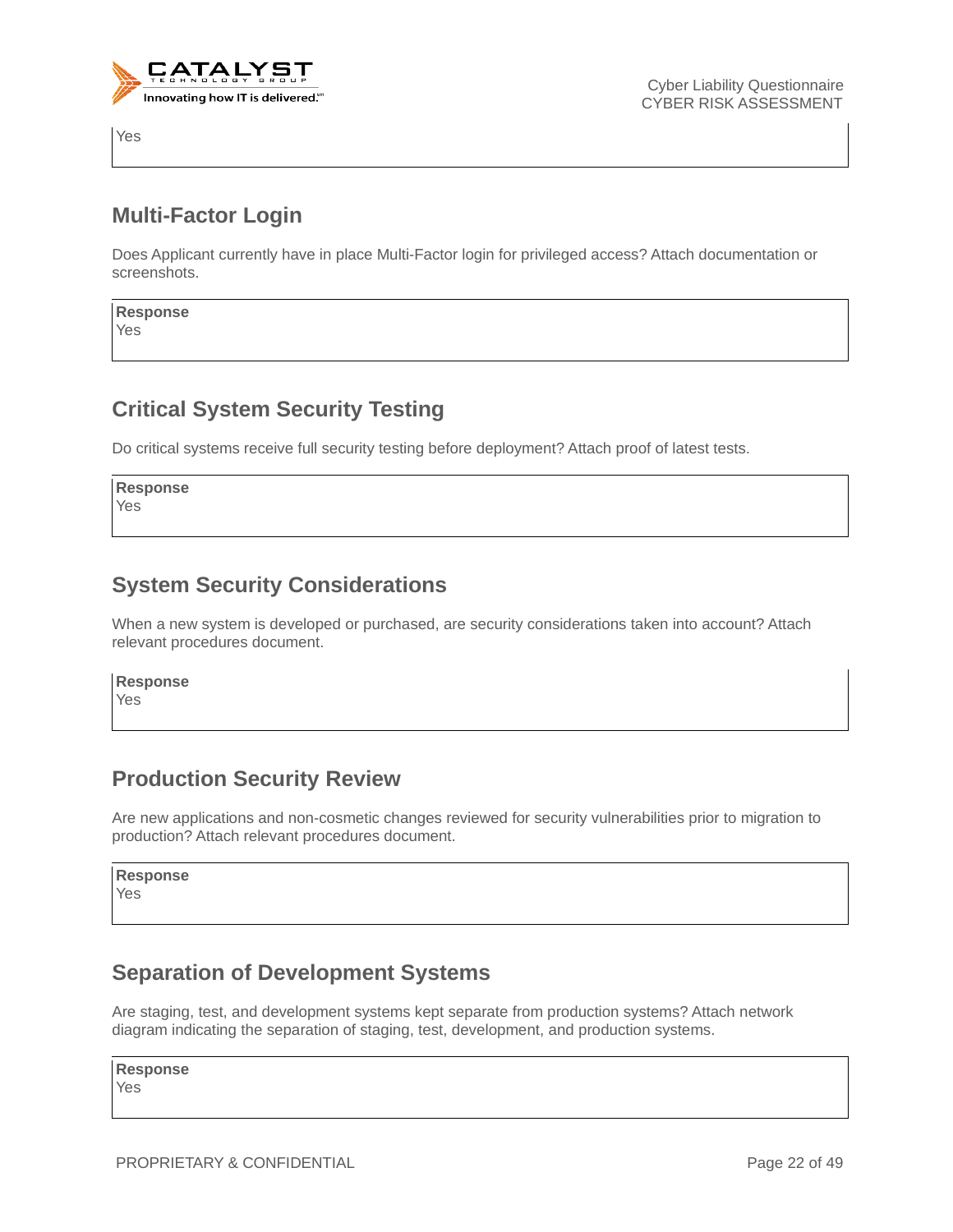

#### **Technical Security Configuration Documentation**

Is there technical security configuration documentation for the technologies or major business applications in your company?

**Response** Yes

#### *Follow-up: Technical Security Configuration Documentation* **Technical Security Configuration Documentation Location**

Where is the documentation stored?

**Response** C:\ on main computer

### **Security Products**

Does your computer system (including e-mail and remote access) use security products that address viruses, worms, Trojans and other malware?

**Response** Yes

#### *Follow-up: Security Products* **Security Products Used**

Please identify the technologies used:

**Response** GFI Languard GFI Software VIPRE Microsoft Security Essentials Symantec AntiVirus VIPRE Windows Defender

#### **Virus Controls and Filtering**

Do you implement virus controls and filtering on all systems?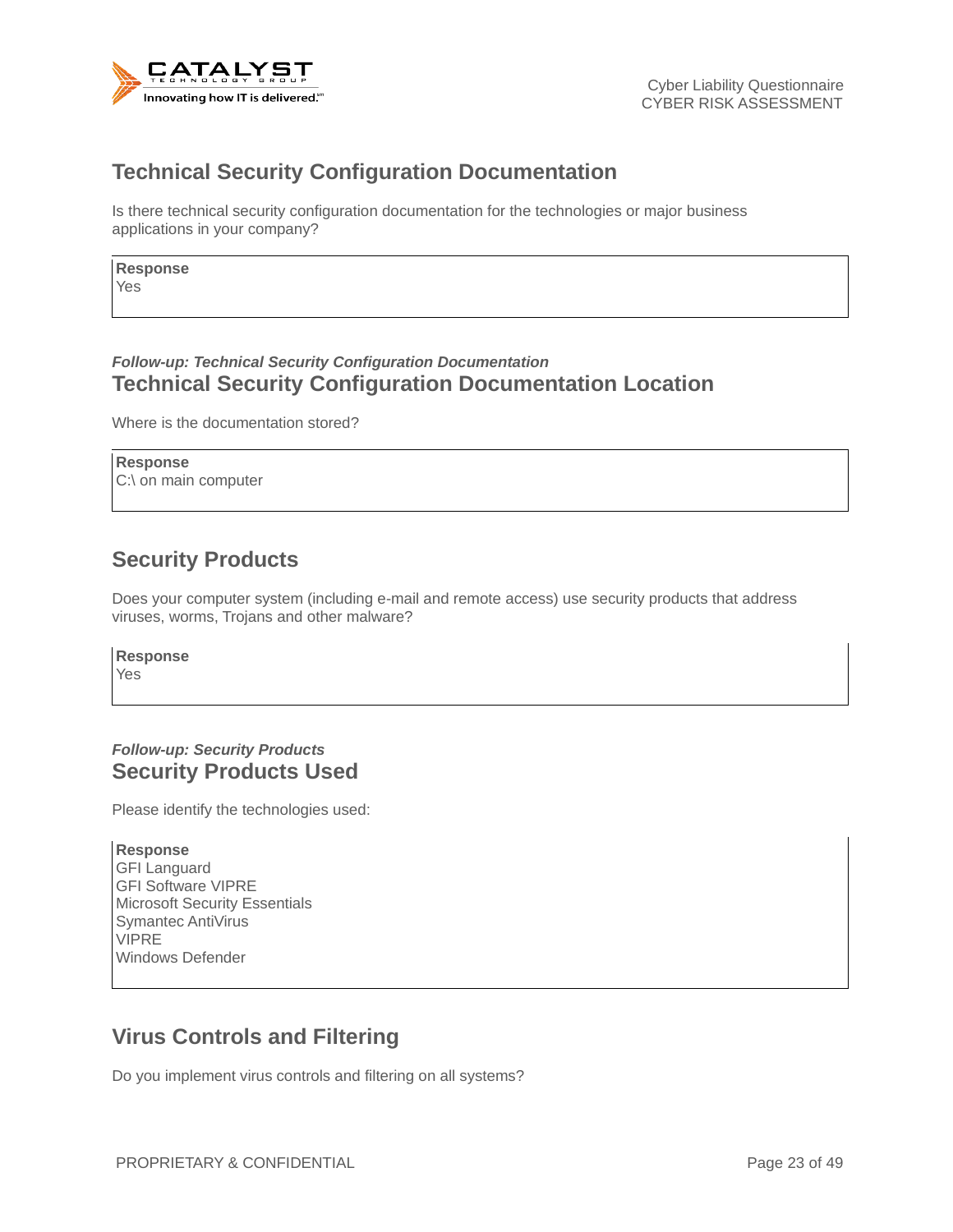

**Response** Yes

### **Anti-virus and Firewall Updates**

Do you have anti-virus software and firewalls in place that are regularly updated (at least quarterly)?

**Response** Yes

#### **Anti-malware**

Does the company install and update an anti-malware solution on all systems commonly affected by malicious software (particularly personal computers and servers)?

**Response** Yes

#### **Retired Software or Hardware**

Does the company use any software or hardware that has been officially retired (i.e., considered 'end- oflife') by the manufacturer (e.g., Windows XP)?

**Response**

Yes

### **Critical Patches**

Are critical patches installed within thirty (30) days of release?

**Response** Yes

### **Physical Security**

Do you have physical security program in place to prohibit and track unauthorized access to your computer system and data center?

#### **Response**

Yes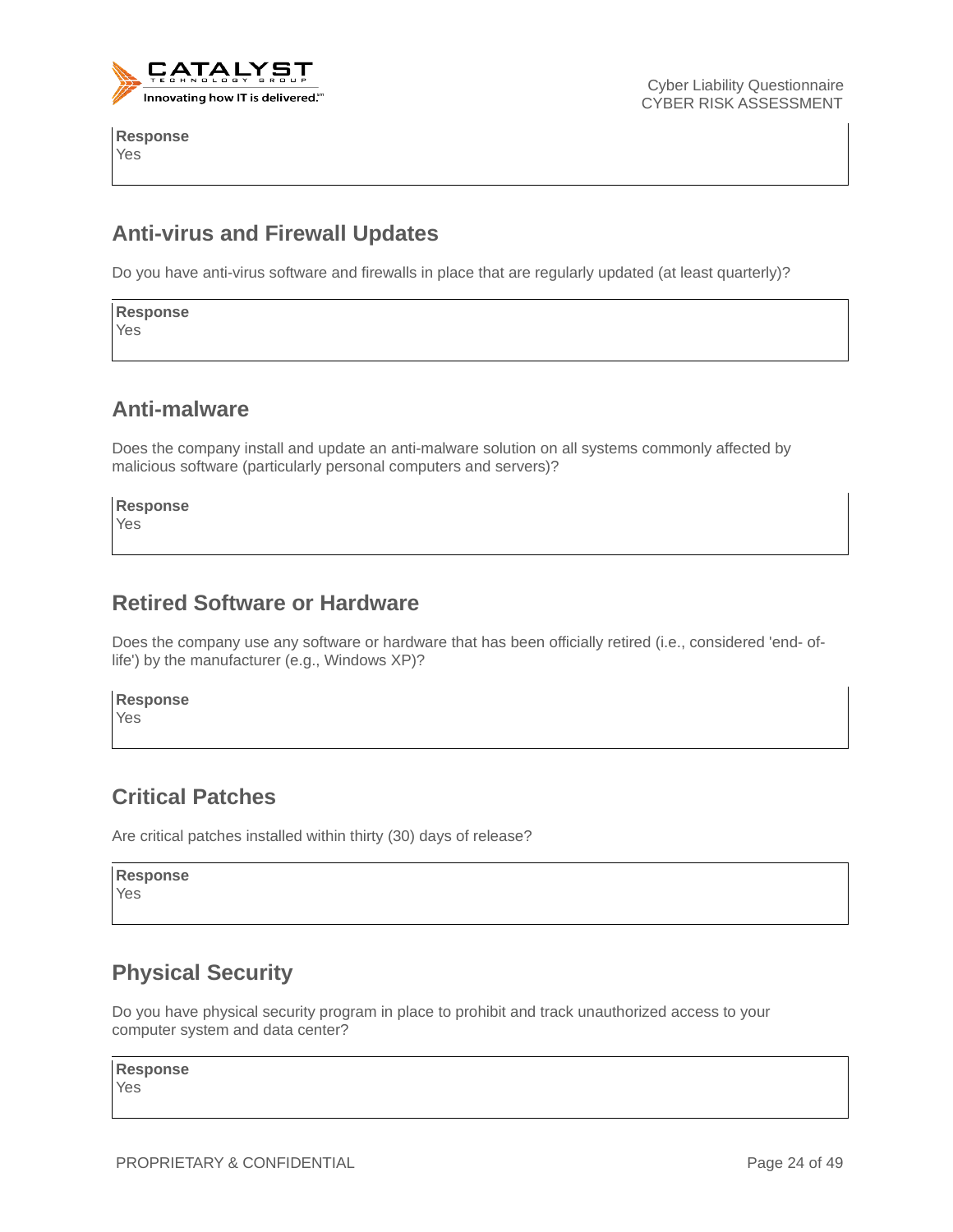

#### *Follow-up: Physical Security* **Physical Security Program Details**

Please describe the physical security program. Attach additional documentation if available.

#### **Response**

We have security guards at every entrance and exit.

#### **Attached Images**

**Exhibits**

● *KapDentalSecurityGuardFloorPlan.docx*

#### **Automated Patch Management**

Do you have an automated patch management program?

#### **Response**

Yes

#### **Unauthorized Access**

Do you have a way to detect unauthorized access or attempts to access sensitive information?

**Response** Yes

#### *Follow-up: Unauthorized Access* **Unauthorized Access Detection Details**

Please describe how you detect unauthorized access or attempts to access sensitive information.

**Response** Steve checks logs daily.

#### **Intrusion Detection**

Does the company have an intrusion detection solution that detects and alerts an individual or group responsible for reviewing malicious activity on the company network?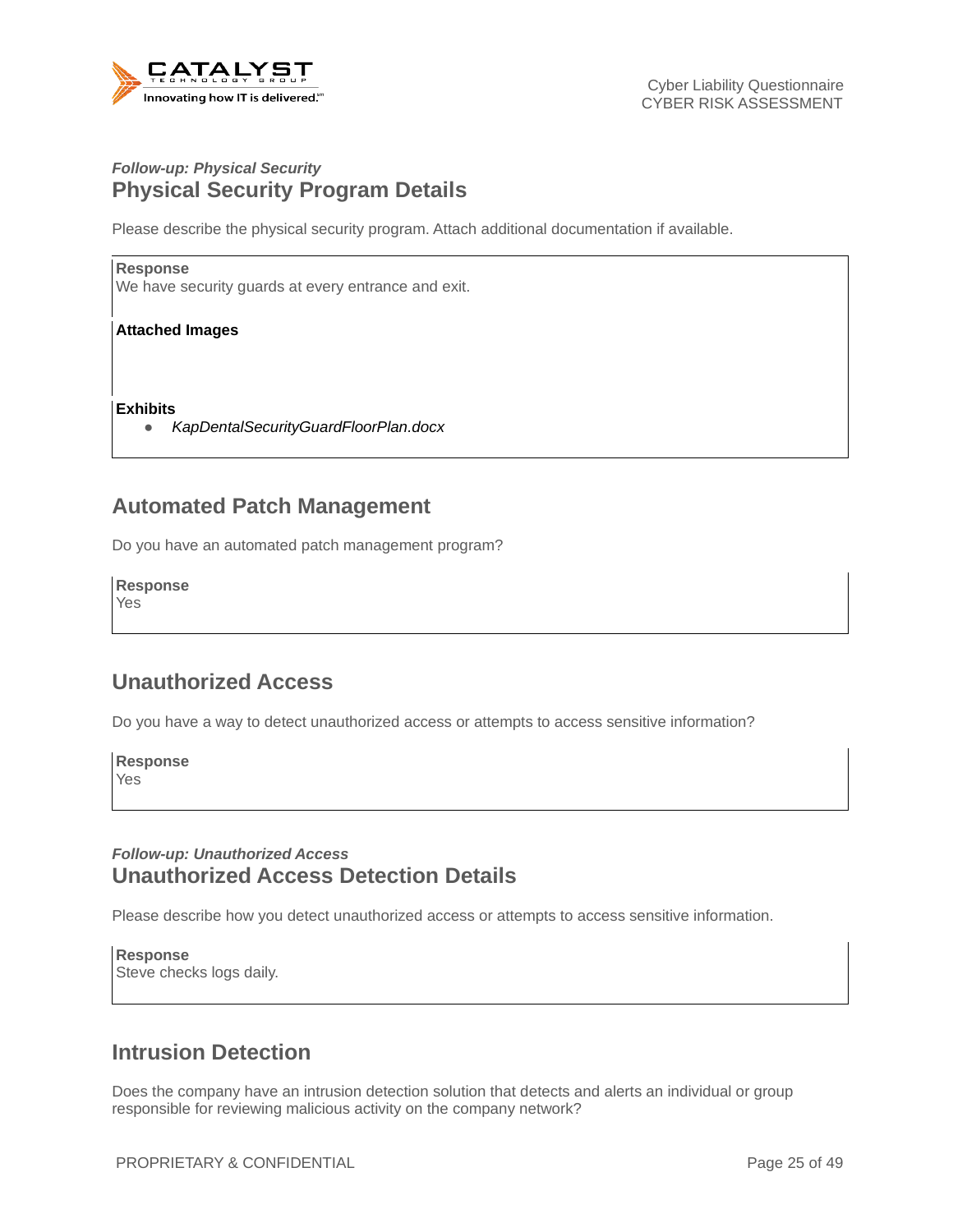

**Response** Yes

#### *Follow-up: Intrusion Detection* **Intrusion Detection Software**

What intrusion detection software are you using?

#### **Response** McAfee

#### **Security Software Upgrades**

Describe the process for upgrading security software (i.e. how often and by whom):

```
Response
Steve updates it every day.
```
### **Physical Access**

Does the company have entry controls that limit and monitor physical access to company facilities (e.g., offices, data centers, etc.)? Attach photos of entry controls.



#### **Network Changes**

Do you control and track all changes to your network to ensure that it remains secure?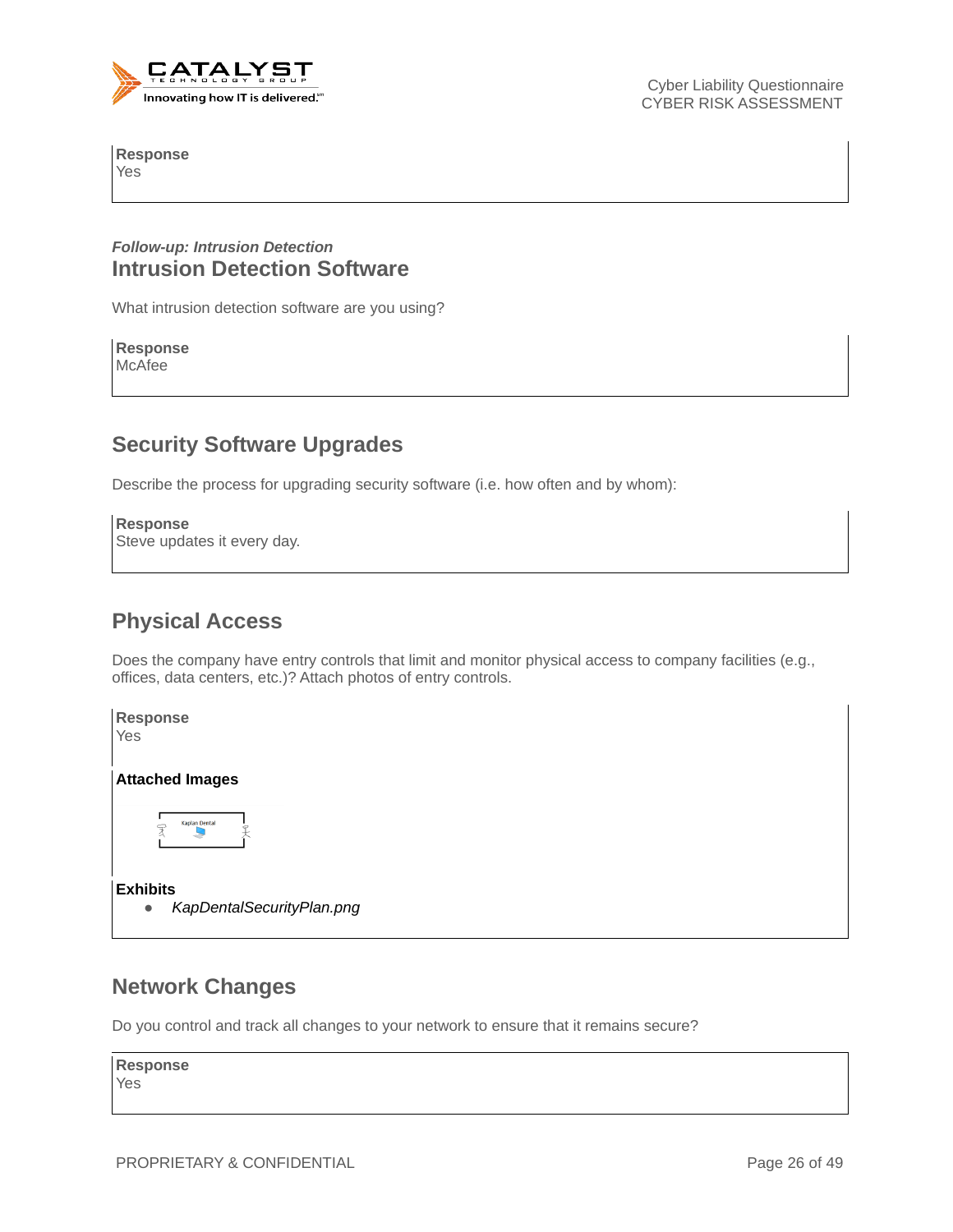

#### *Follow-up: Network Changes* **Network Change Tracking**

How are changes tracked?

**Response** Steve keeps logs.

### **Network Security Controls**

Do you have a procedure to test or audit network security controls?

**Response**

Yes

#### *Follow-up: Network Security Controls* **Network Security Controls Details**

Please describe. Attach additional documents if available.

**Response**

**Attached Images**

**Exhibits**

● *Network Security Controls Details.docx*

#### **Internet/DMZ Systems**

Are systems in your Internet/DMZ environment secured?

**Response** Yes

### **Internal Systems**

Are internal systems secured?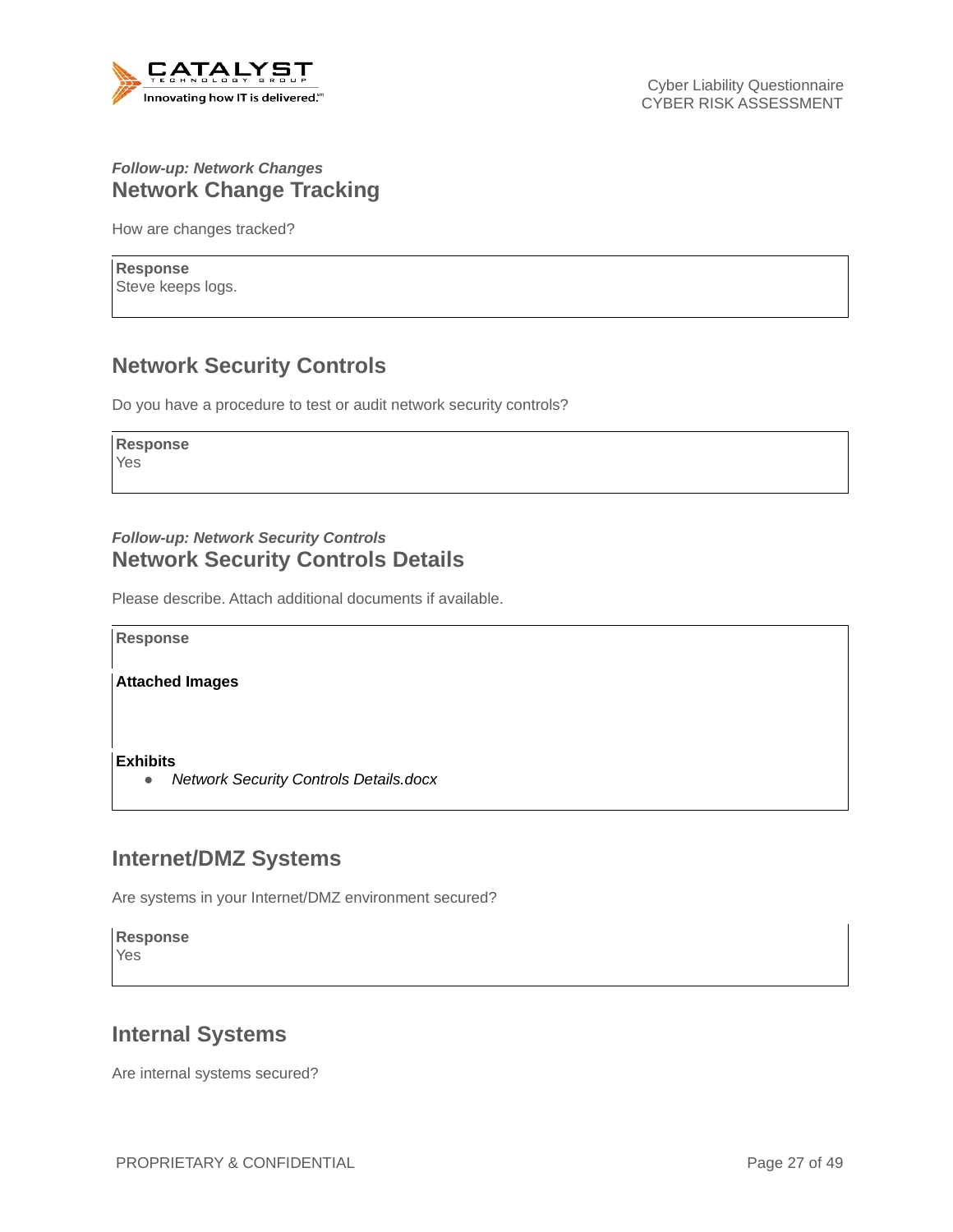

**Response** Yes

Cyber Liability Questionnaire CYBER RISK ASSESSMENT

#### **Network Access Controls**

Are controls in place to secure network access?

**Response** Yes

#### *Follow-up: Network Access Controls* **Network Access Controls Details**

Please describe. Attach additional documents if available.

**Response** see docx

**Attached Images**

**Exhibits**

● *Network Access Controls Details.docx*

### **Open Source Software Updates**

Does the company update open source software (e.g., Java, Linux, PHP, Python, OpenSSL) that is not commercially supported for known security vulnerabilities?

Yes

#### *Follow-up: Open Source Software Updates* **Open Source Software Updates Details**

Please describe. Attach additional documents if available.

**Response** see docx

**Attached Images**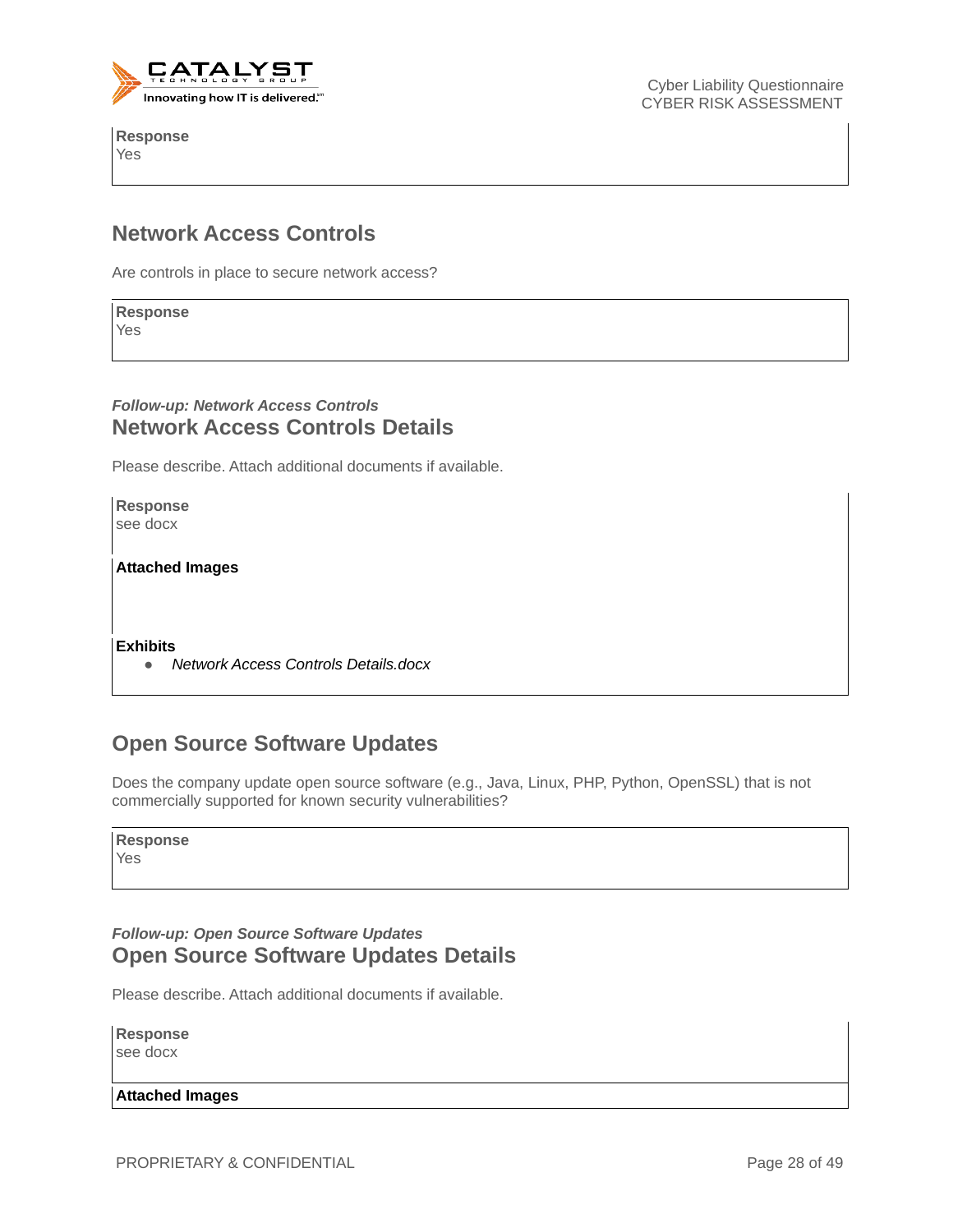

**Exhibits**

● *Open Source Software Updates Details.docx*

### **Factory Default Settings**

Do you replace factory default settings to ensure your information security systems are securely configured?

**Response**

Yes

#### **Vulnerability Assessment**

Do you have a proactive vulnerability assessment program that monitors for breaches and ensures timely updates of anti-virus signatures and critical security patches?

**Response**

Yes

### **Virus Signatures**

How often are virus signatures updated?

**Response** daily

#### **Patch Management Procedures**

Does the Applicant currently have in place patch management procedures?

**Response** Yes

### **Commercial Software Updates**

Does the company update (e.g., patch, upgrade) commercial software for known security vulnerabilities per the manufacturer advice?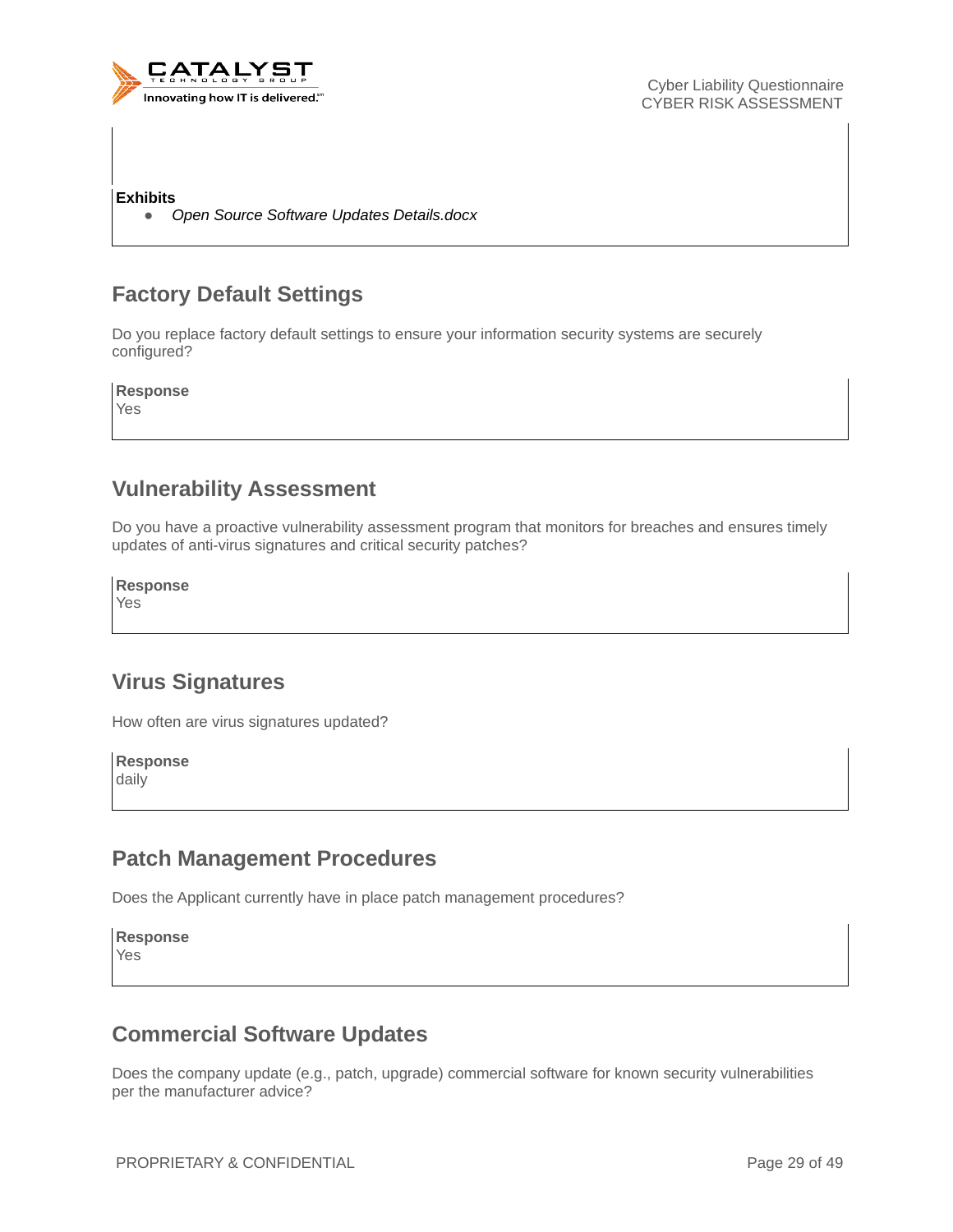

**Response** Yes

#### **Multi-Factor Authentication**

Does the company use multi-factor authentication for remote network access originating from outside the company network by employees and third parties (e.g., VPN, remote desktop)?

**Response** Yes

#### *Follow-up: Multi-Factor Authentication* **Multi-Factor Authentication Details**

Please describe. Attach additional documents if available.

**Response** email and phone number verification

**Attached Images**

**Exhibits**

● *Multi-Factor Authentication Details.docx*

#### **Remote Access**

Does the Applicant currently have in place remote access limited to VPN?

| <b>Response</b> |
|-----------------|
| Yes             |

#### **Mobile Device Unauthorized Access**

Does the company have a solution to protect mobile devices (e.g., Laptops, iPhones, iPads, Android, Tablets) to prevent unauthorized access in the event the device is lost or stolen?

**Response**

Yes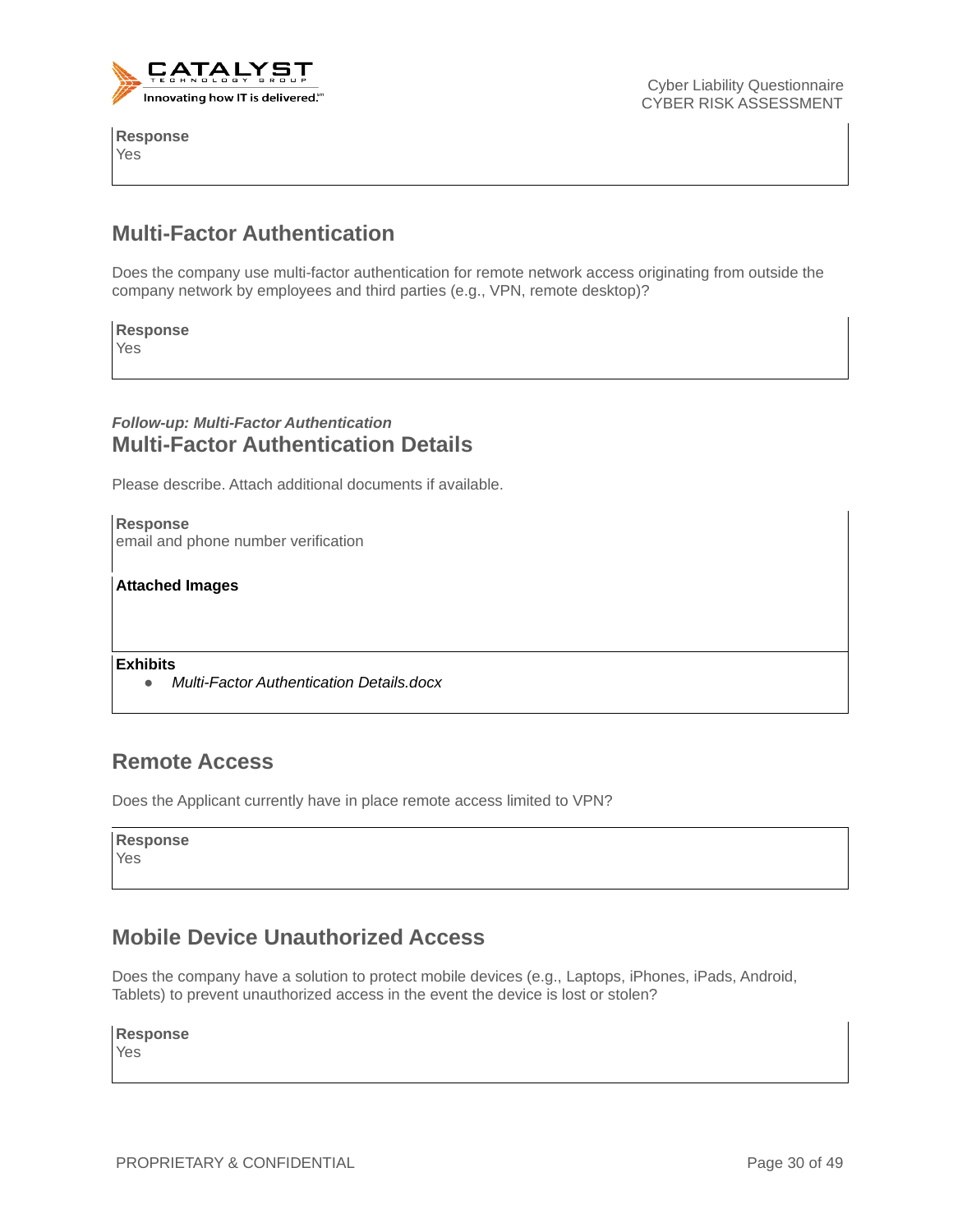

#### *Follow-up: Mobile Device Unauthorized Access* **Mobile Device Unauthorized Access Solution Details**

Please describe. Attach additional documents if available.

**Response** we erase them remotely

**Attached Images**

**Exhibits**

● *Mobile Device Unauthorized Access Solution Details.docx*

#### **Laptop or Web Server Sensitive Data**

Does the Applicant store sensitive data on laptops or web servers?

**Response**

Yes

#### *Follow-up: Laptop or Web Server Sensitive Data* **Laptop or Web Server Sensitive Data Encryption**

Is the data encrypted?

**Response** Yes

### **Encryption Tools**

Do you have encryption tools to ensure integrity and confidentiality of Sensitive Data including data on removable media (e.g., CDs, DVD, tapes, disk drives, USB devices etc.)? If 'Yes', please describe technologies used:

**Response** Yes

#### *Follow-up: Encryption Tools* **Encryption Tools Details**

Please describe technologies used. Attach additional documents if available.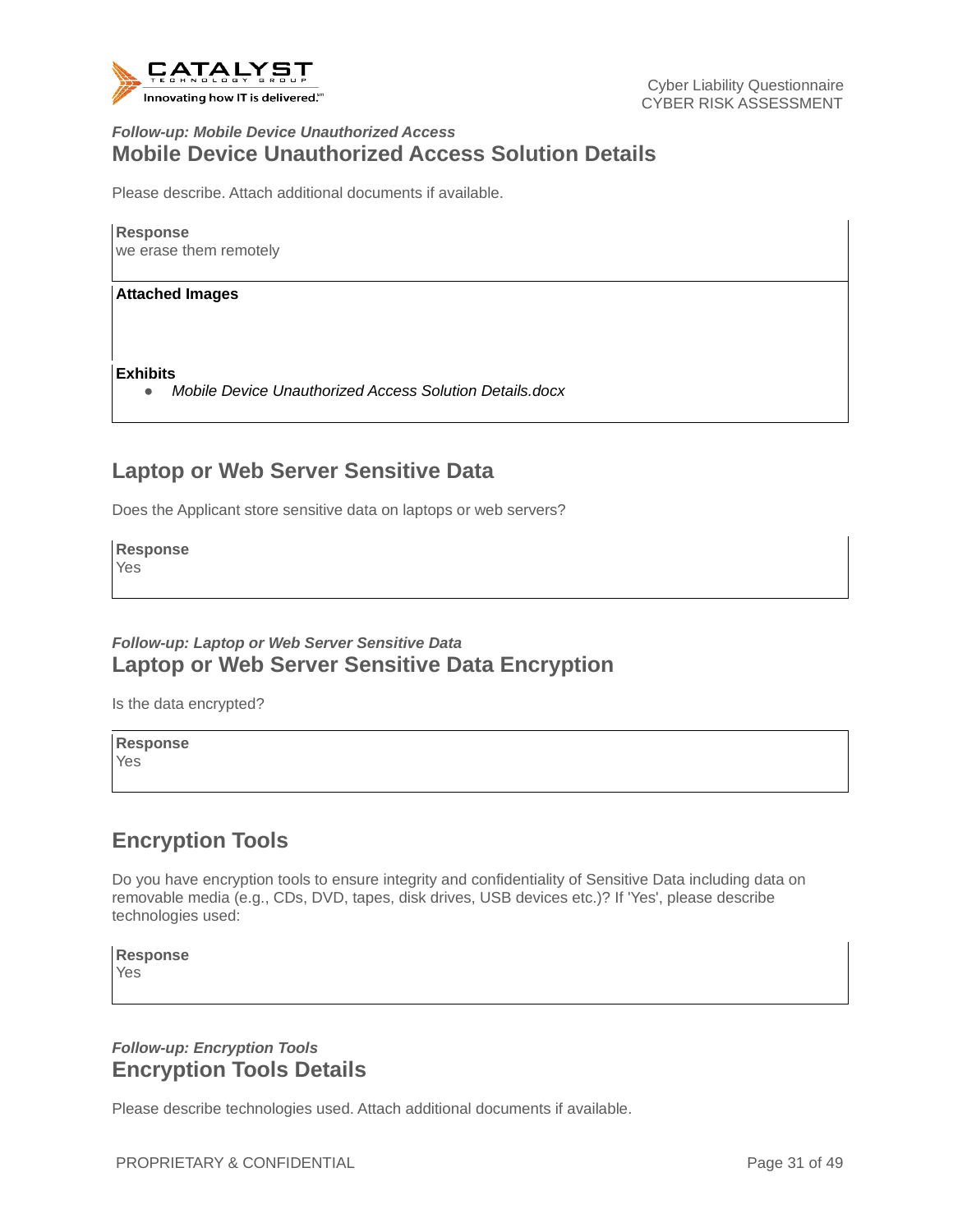

**Response** see docx

#### **Attached Images**

**Exhibits**

● *Encryption Tools Details.docx*

### **List of Encrypted Privacy Information**

Does your company encrypt Privacy Information when: (Check all that apply)

| Data is at rest                                                       |
|-----------------------------------------------------------------------|
| Transmitted over public networks (e.g. the Internet), in transit      |
| Stored on mobile assets (e.g. laptops, phones, tablets, flash drives) |
| Stored on enterprise assets (e.g. databases, file shares, backups)    |
| Stored with 3rd party services (e.g. cloud)                           |

#### **Portable Data Storage**

Are users able to store data to the hard drive of portable computers or portable media devices such as USB drives?

| Response |  |  |  |
|----------|--|--|--|
| Yes      |  |  |  |
|          |  |  |  |

#### **Portable Data Storage Security**

Describe any additional controls the Applicant has implemented to protect data stored on portable devices:

**Response** Remote data deletion.

### **Portable Data Storage Encryption**

Are tapes and other portable media containing backup materials encrypted?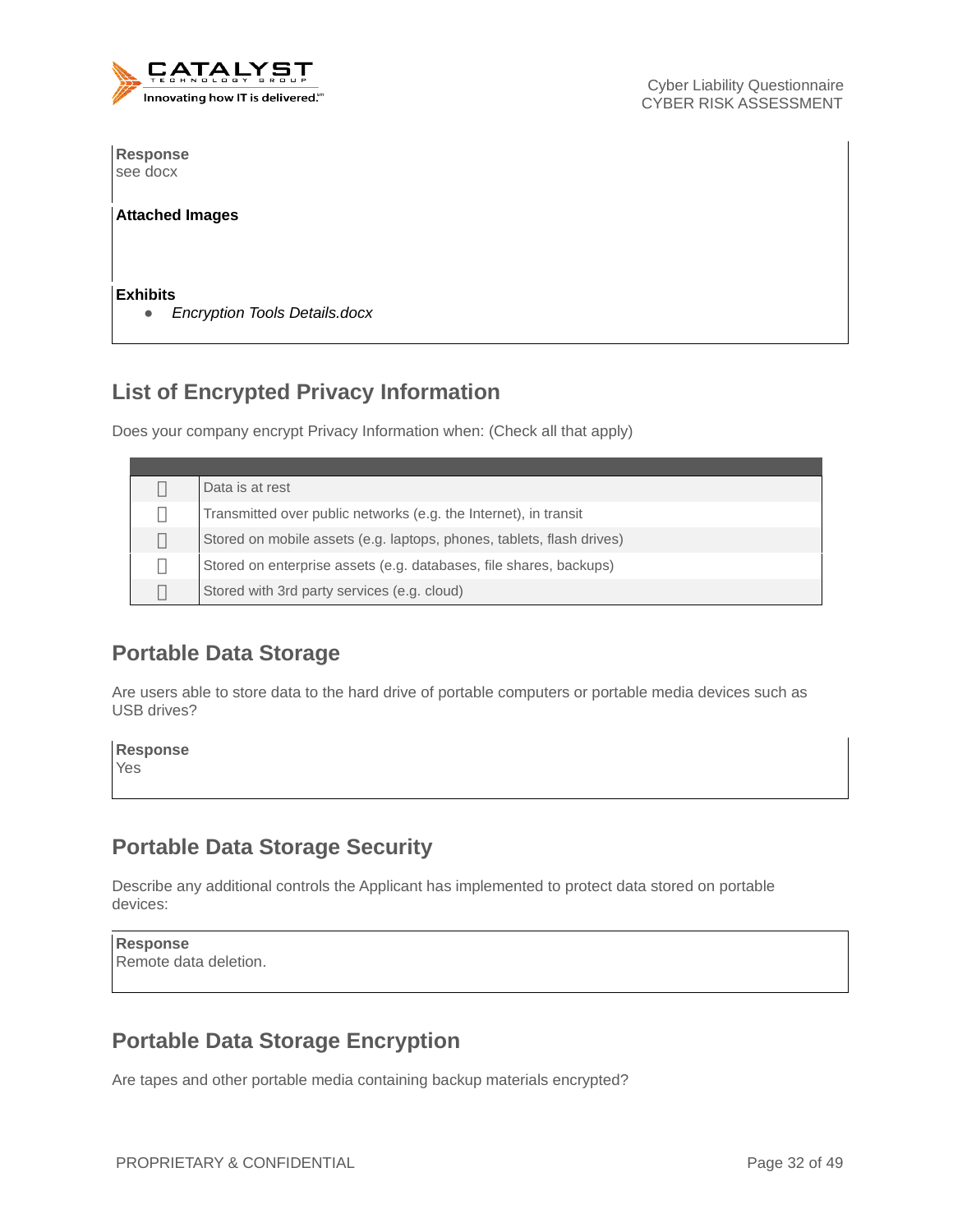

**Response** Yes

### **Offsite Portable Data Storage Secure Transportation and Facilities**

Are tapes or other portable media stored offsite using secured transportation and secured facilities?

**Response** Yes

#### **Offsite Portable Data Storage Transportation Logs**

If stored offsite, are transportation logs maintained?

**Response** Yes

### **Onsite Portable Data Storage Physical Security Controls**

If stored onsite, please describe physical security controls

**Response** Yes

#### **Remote Access Encryption**

Do you authenticate and encrypt all remote access to your network and require all such access to be from systems at least as secure as your own? Check N/A if you do not allow remote access to your systems.

|  |  |  | <b>Response</b> |  |  |
|--|--|--|-----------------|--|--|
|  |  |  |                 |  |  |

Yes

### **Wireless Network Security**

On your wireless networks, do you use security at least as strong as WPA authentication and encryption? Check N/A if you do not use wireless networks.

**Response**

Yes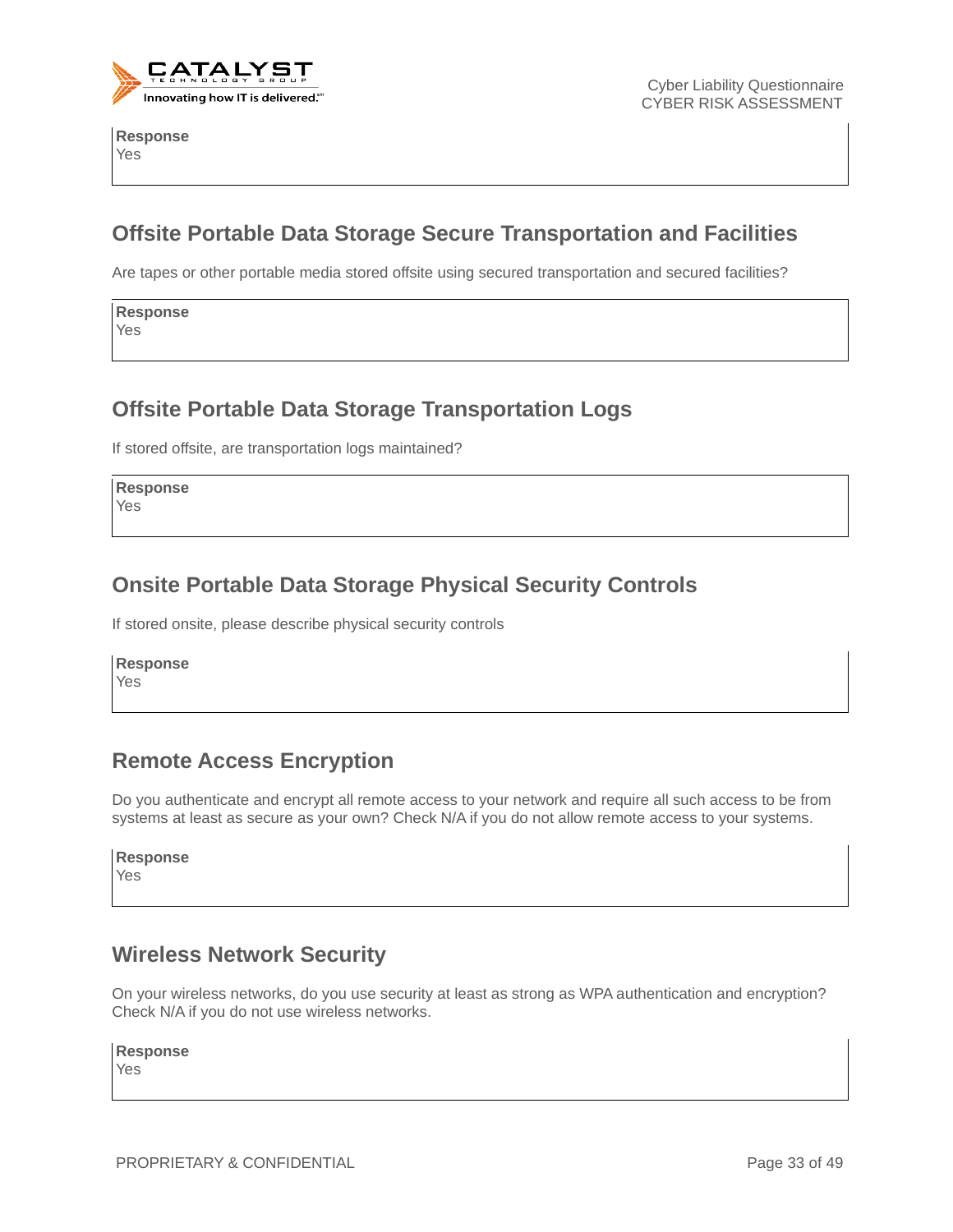

#### **External Network Privacy Information Security**

Does your company store Privacy Information on a secure network zone that is segmented from internal network?

**Response**

Yes

#### **Configuration Management**

Does your company perform configuration management?

**Response** Yes

#### **System Logs**

Do you maintain system logs?

**Response** Yes

#### **System Log Security Review**

Are system logs reviewed for security related events?

**Response** Yes

#### **System Log Review Frequency**

Are system logs reviewed daily, weekly, monthly?

**Response** Daily

### **Network Change Tracking**

Do you control and track all changes to your network to ensure that it remains secure?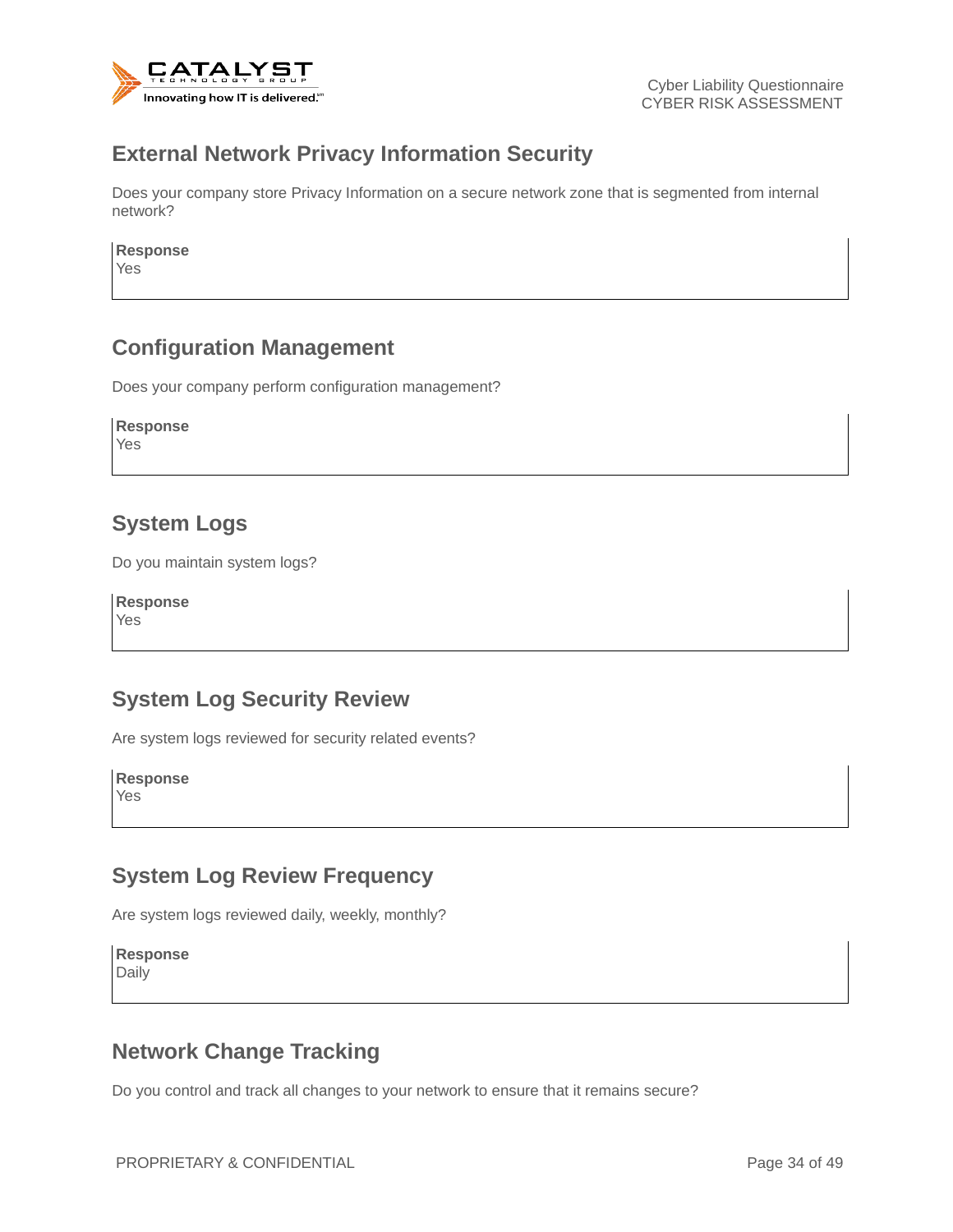

**Response** Yes

Cyber Liability Questionnaire CYBER RISK ASSESSMENT

### **Credit Card Transactions**

Do you process, store, or handle credit card transactions?

**Response** Yes

#### *Follow-up: Credit Card Transactions* **PCI DSS Compliance**

Are you compliant with Payment Card Industry Data Security Standards (PCI DSS)?

**Response** Yes

#### **Website Sensitive Data**

Do your Websites use Sensitive Data?

**Response** Yes

#### *Follow-up: Website Sensitive Data* **PCI DSS Compliance**

Are you compliant with Payment Card Industry Data Security Standards (PCI DSS)?

**Response** Yes

#### *Follow-up: PCI DSS Compliance* **Evidence of PCI DSS Compliance**

Were you found to be in compliance? Upload latest findings.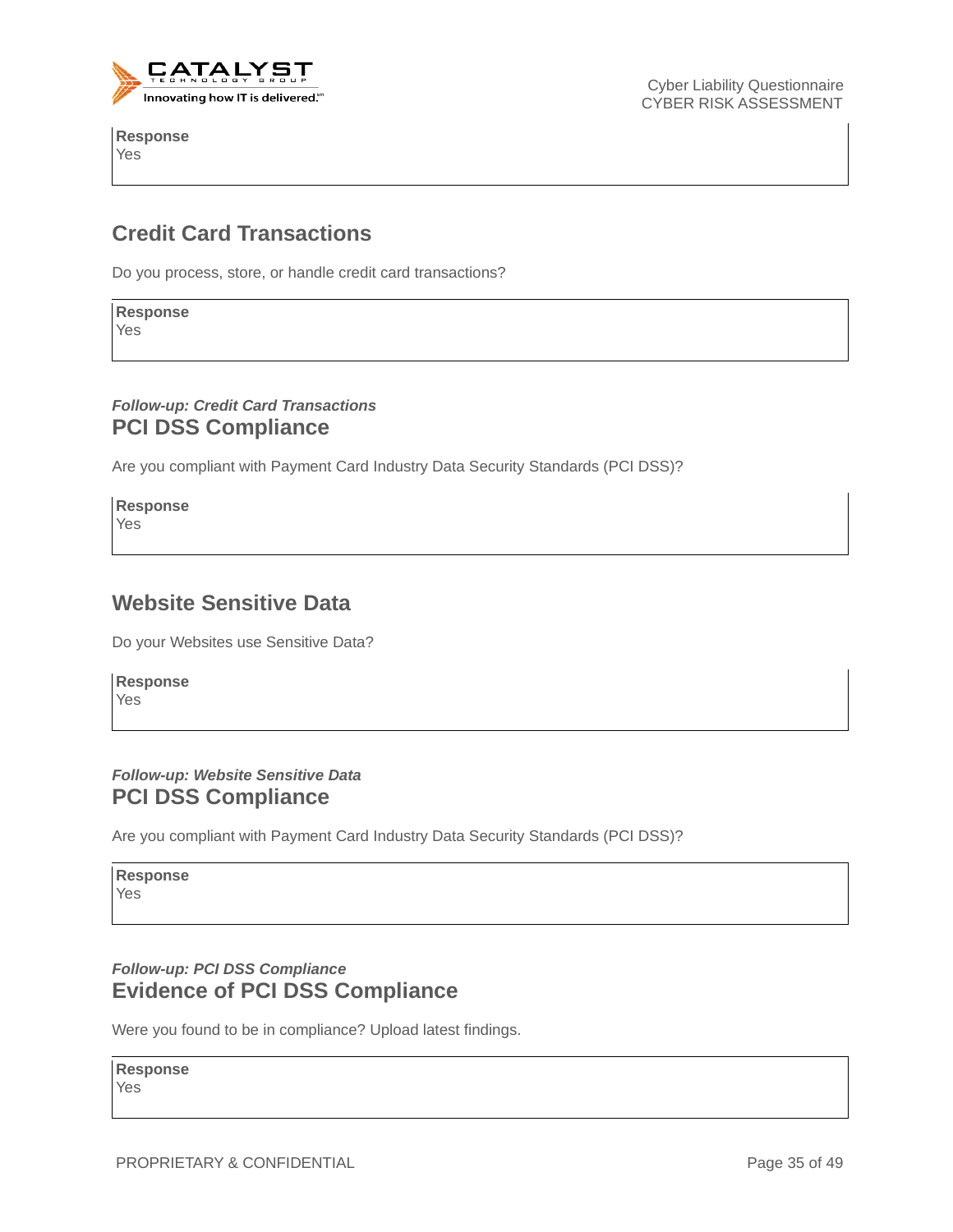

#### **Attached Images**

**Exhibits**

● *Evidence of PCI DSS Compliance.docx*

Cyber Liability Questionnaire CYBER RISK ASSESSMENT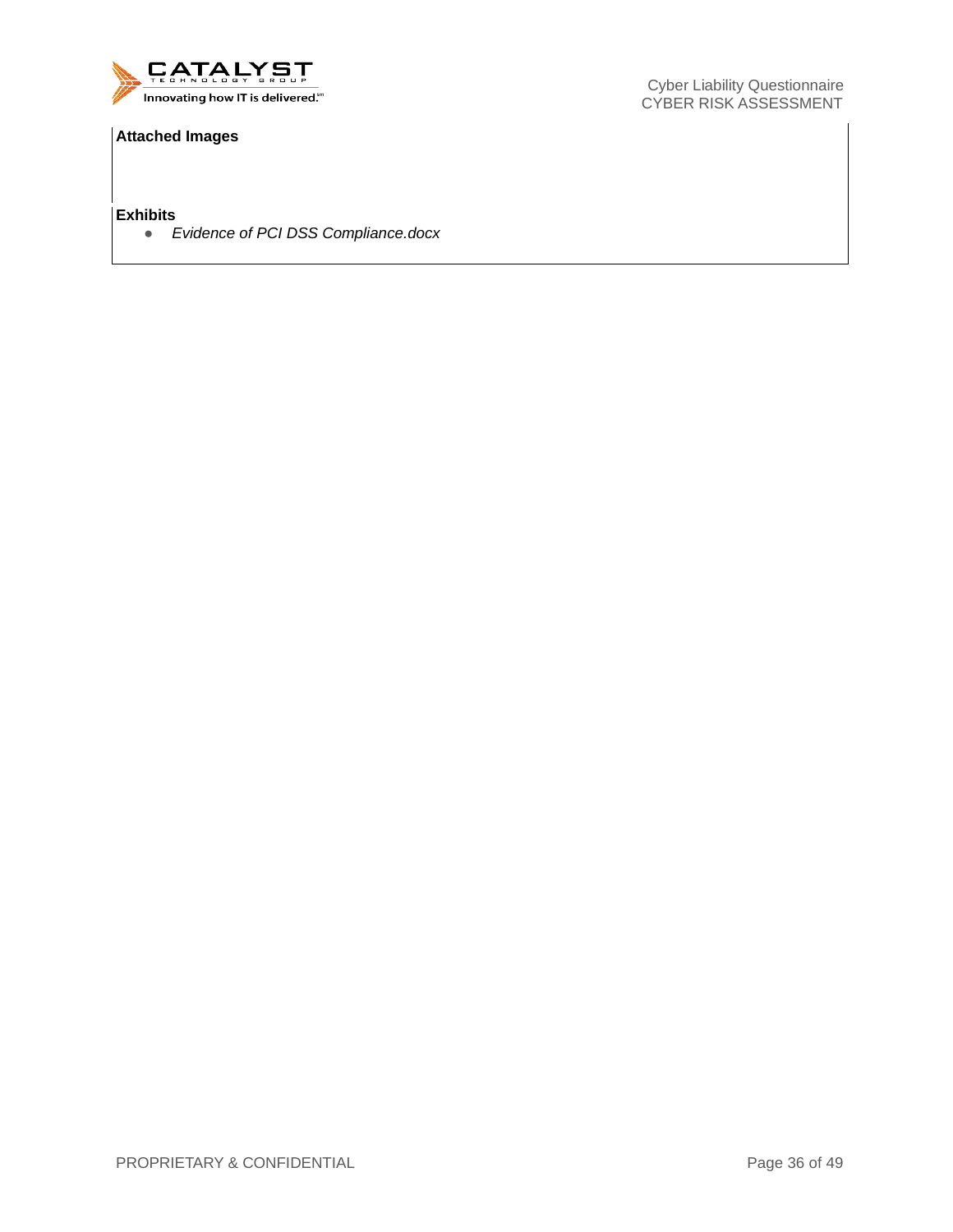

## **Policies, Procedures and Documentation**

#### **Policies and Procedures Implementation**

Do you implement policies and procedures to ensure compliance with legislative, regulatory and/or contractual privacy requirements that govern your industry?

## **Response**

Yes

#### **Risk Management Procedures**

Does the Applicant have any risk management procedures in place (please attach a copy of procedures)?

**Response** Yes

#### **Privacy Information Storage and Transmission Documentation**

Does the company maintain documentation that clearly identifies the storage and transmission of all Privacy Information?

**Response** Yes

### **Third Party Information Sharing Privacy Policy**

Does your privacy policy allow you to share information with third parties?

**Response** Yes

#### *Follow-up: Third Party Information Sharing Privacy Policy* **Vendor Contracts**

Do your contracts with vendors and others with whom you share or store Sensitive Data require the other party to defend and indemnify you for legal liability arising from any release or disclosure of the information due to the negligence of the vendor or other party?

#### **Response**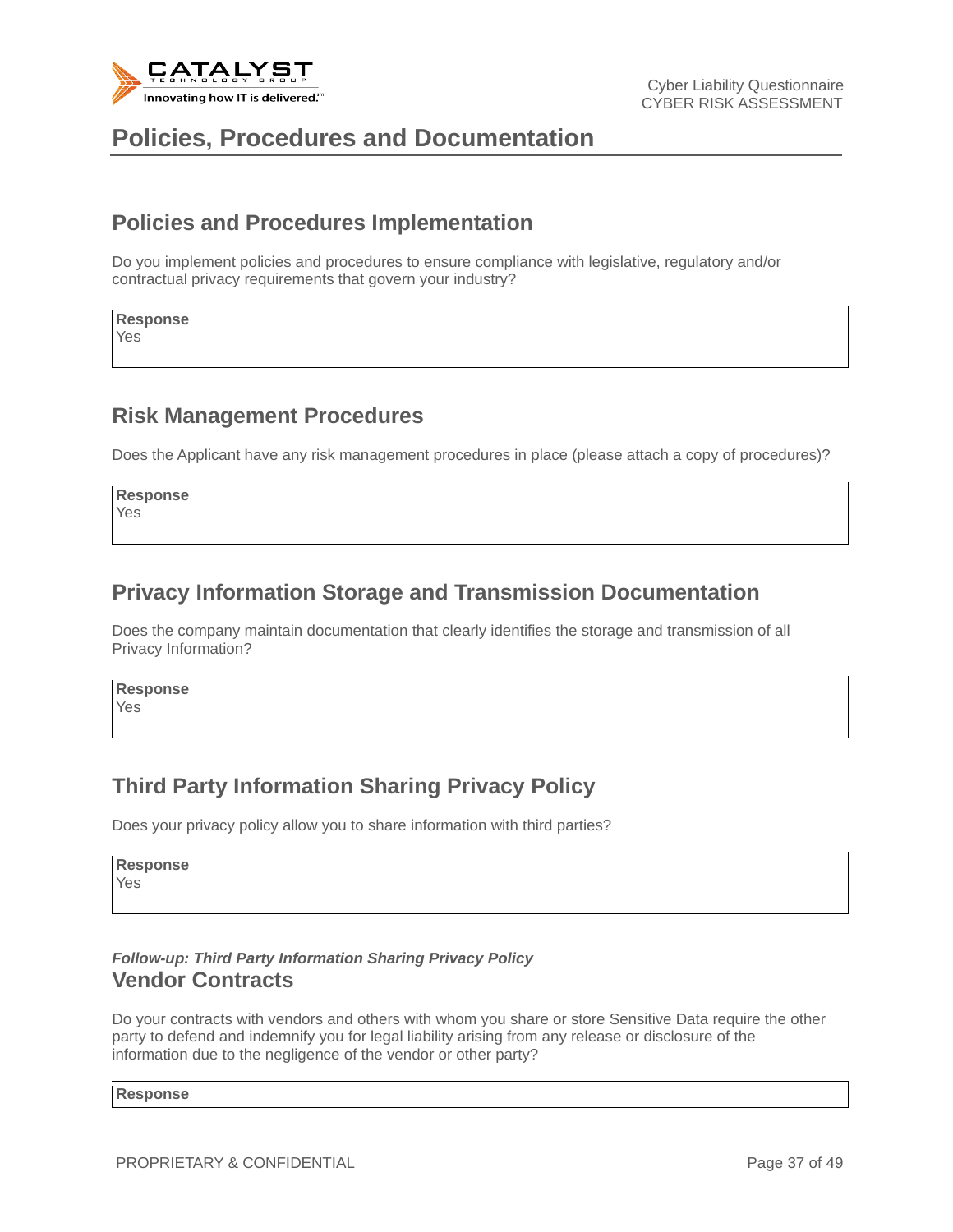

Yes

#### **Business Continuity Plan and Disaster Recovery Plan**

Does your organization have a Business Continuity (BCP) and Disaster Recovery (DR) plan?

**Response** Yes

### **Business Continuity/Disaster Recovery Plan Testing**

Was your Business Continuity/Disaster Recovery Plan tested during the past year or how often is it tested?

**Response** Yes

### **Expected Downtime for Critical Business Systems**

What is the greatest expected downtime (in hours) for critical business systems?

**Response** 1 hr

### **Operations Restoration Time**

How long does it take to restore your operations after a computer attack or other loss/corruption of data?

**Response** 12 hrs or less

### **Security Incident Response Plan**

Do you have a security incident response plan in case of a security breach?

**Response** Yes

*Follow-up: Security Incident Response Plan*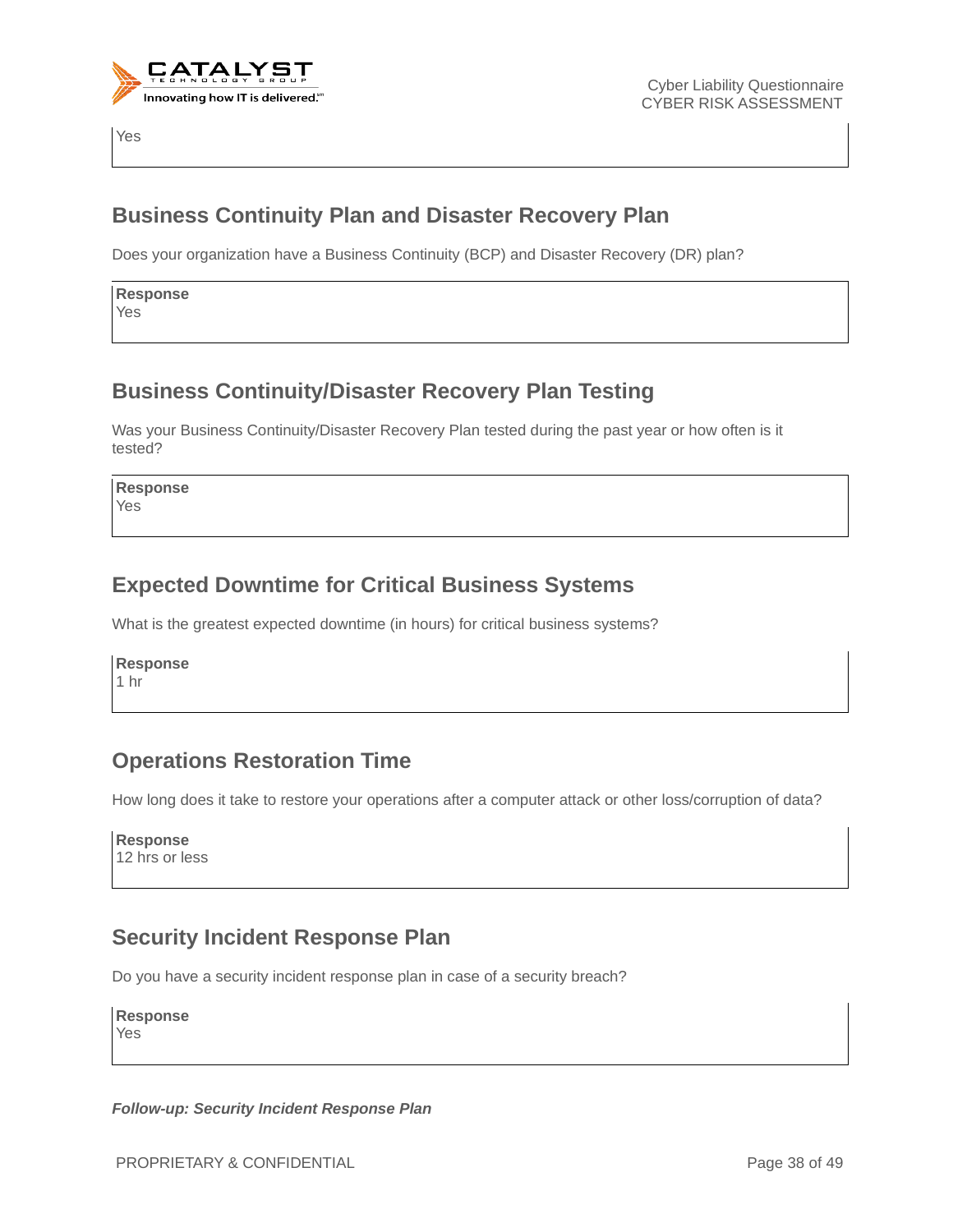

#### **Security Incident Response Plan Alternative Options**

Does your security incident response plan include alternative options to account for incapacitated thirdparty outsourcing providers which you depend on?

**Response** Yes

#### *Follow-up: Security Incident Response Plan Alternative Options* **Security Incident Response Plan Alternative Option Details**

If "Yes," explain:

**Response** We have backup servers.

### **Company Property Security and Acceptable Use Policy**

Do you have a company policy governing security and acceptable use of company property?

**Response**

Yes

### **Computer Use Policies**

Does the Applicant have computer use policies?

**Response** Yes

### **Computer Security Policy**

Does the Applicant have a computer security policy?

**Response** Yes

### **Laptop Security Policy**

Does the Applicant maintain a laptop security policy?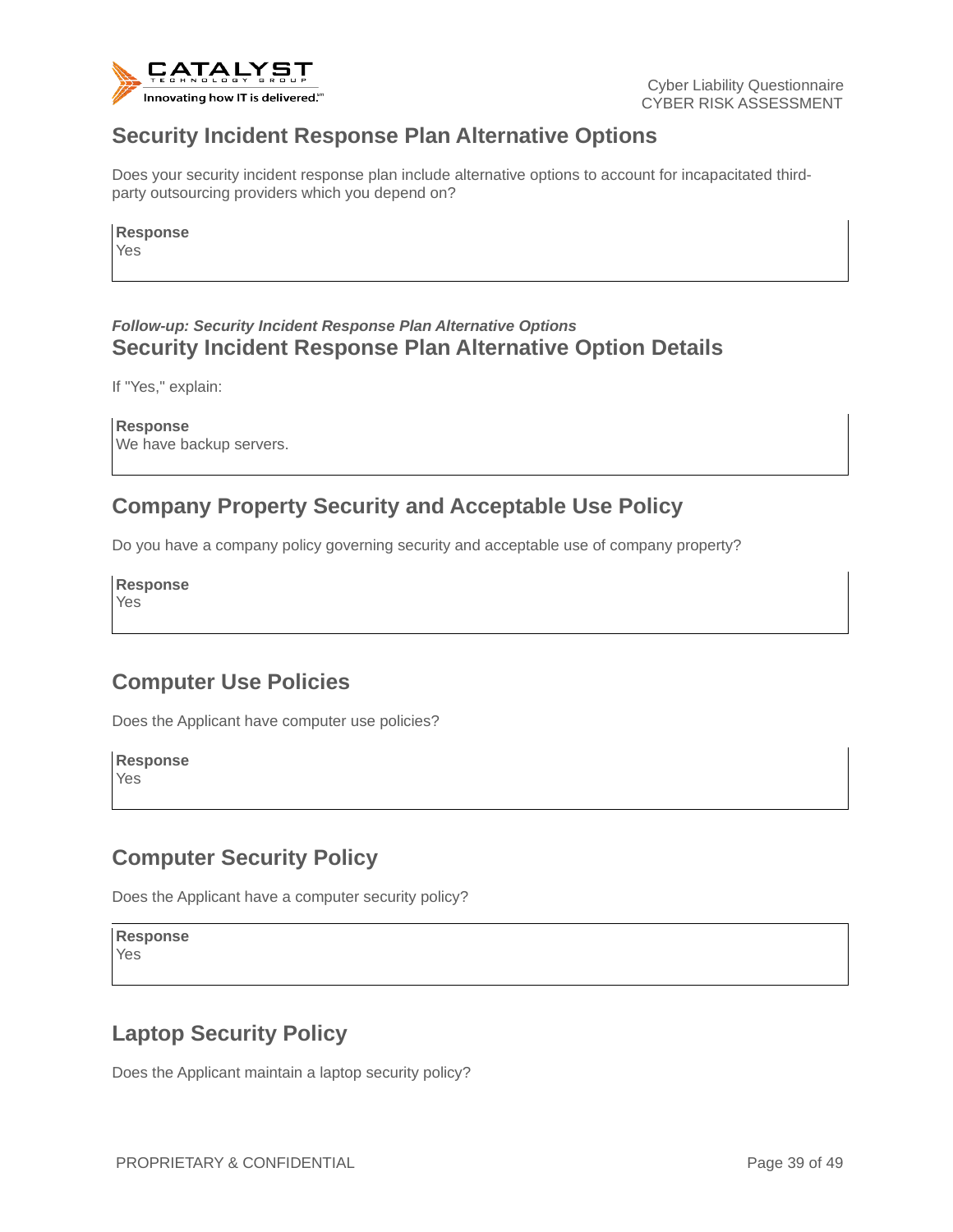

**Response** Yes

### **Information Security Policy and Privacy Policy**

Do you have a comprehensive Information Security Policy and Privacy Policy that is updated and enforced on continual basis? Attach a copy of the privacy policy.

| Response<br>Yes                                                                                                                                                                                                                                                                                                                                                                                        |
|--------------------------------------------------------------------------------------------------------------------------------------------------------------------------------------------------------------------------------------------------------------------------------------------------------------------------------------------------------------------------------------------------------|
| <b>Attached Images</b>                                                                                                                                                                                                                                                                                                                                                                                 |
| INFORMATION, SECURITY AND QUALITY<br>We intend to orotest the quality and integrity of your personally identifiable information. We have implemented appropriate<br>technical and managerial procedures to maintain information that is accurate, current, and complete. We will make a sincere<br>effort to respond to your requests to convert personal information inaccuracies in a timely manner. |
| Exhibits<br>privacyPolicy.png                                                                                                                                                                                                                                                                                                                                                                          |

#### *Follow-up: Information Security Policy and Privacy Policy* **Privacy Policy Review**

Has your Privacy Policy been reviewed by a qualified attorney?

**Response** Yes

#### *Follow-up: Privacy Policy Review* **Privacy Policy Review Attorney Name**

Enter the name of the qualified attorney:

**Response** Bruce Wayne

### **Privacy Policy Compliance**

Is the Applicant in compliance with its privacy policy?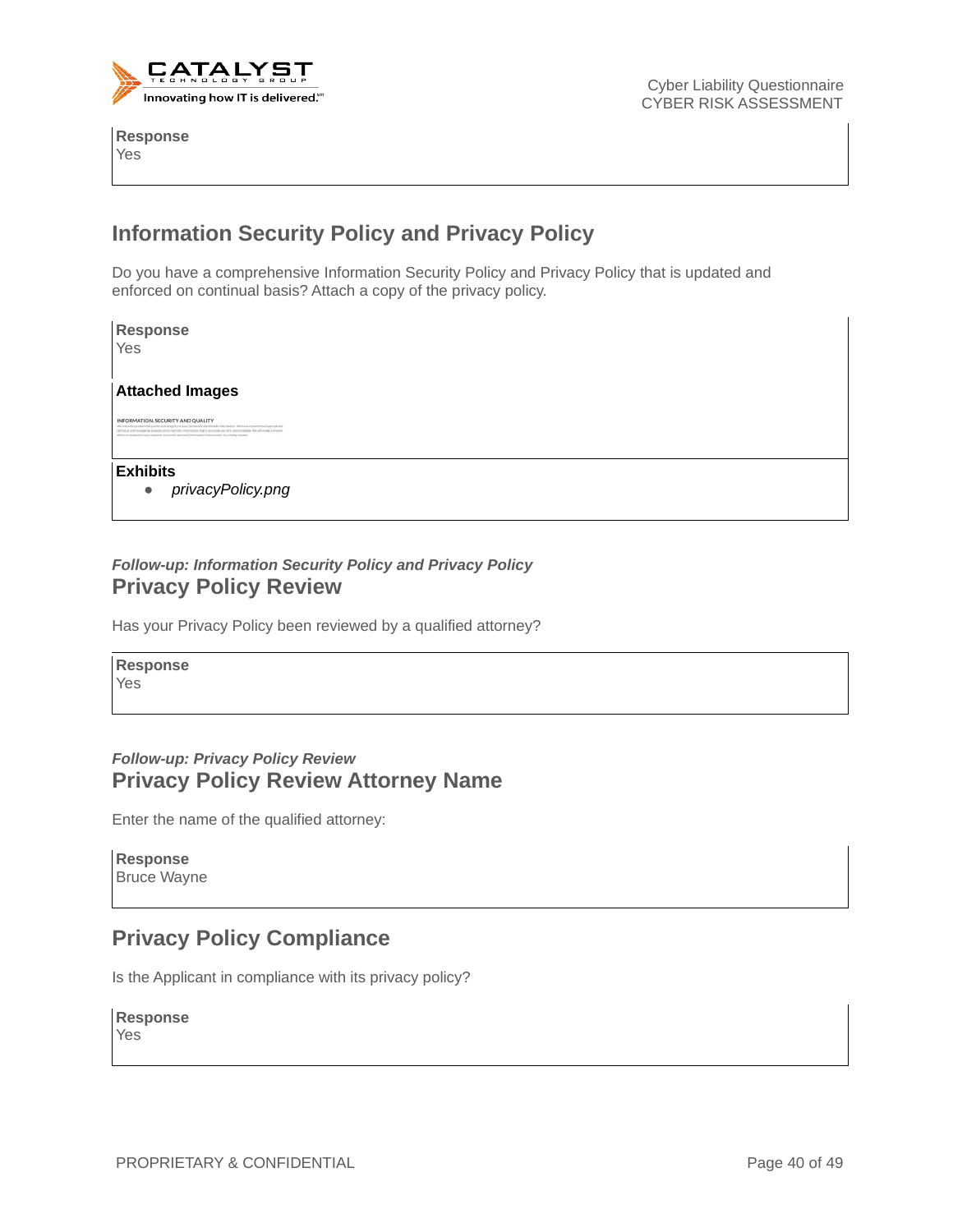

### **Privacy Policy Author**

Who developed the privacy policy? Internally developed or third party?

**Response**

Third Party

#### *Follow-up: Privacy Policy Author* **Privacy Policy Third Party Author**

Name of third party:

**Response** Scott Lang

### **Privacy Policy Last Review Date**

When was the company's privacy policy last reviewed?

**Response** 4/29/19

#### **Privacy Policy Review and Update Frequency**

How often is it reviewed and updated?

**Response** Monthly

### **Identity Theft Prevention Program**

Have you implemented an identity theft prevention program (aka FTC "Red Flags" program)?

**Response** Yes

### **Chief Information Officer**

Does the Applicant employ a Chief Information Officer?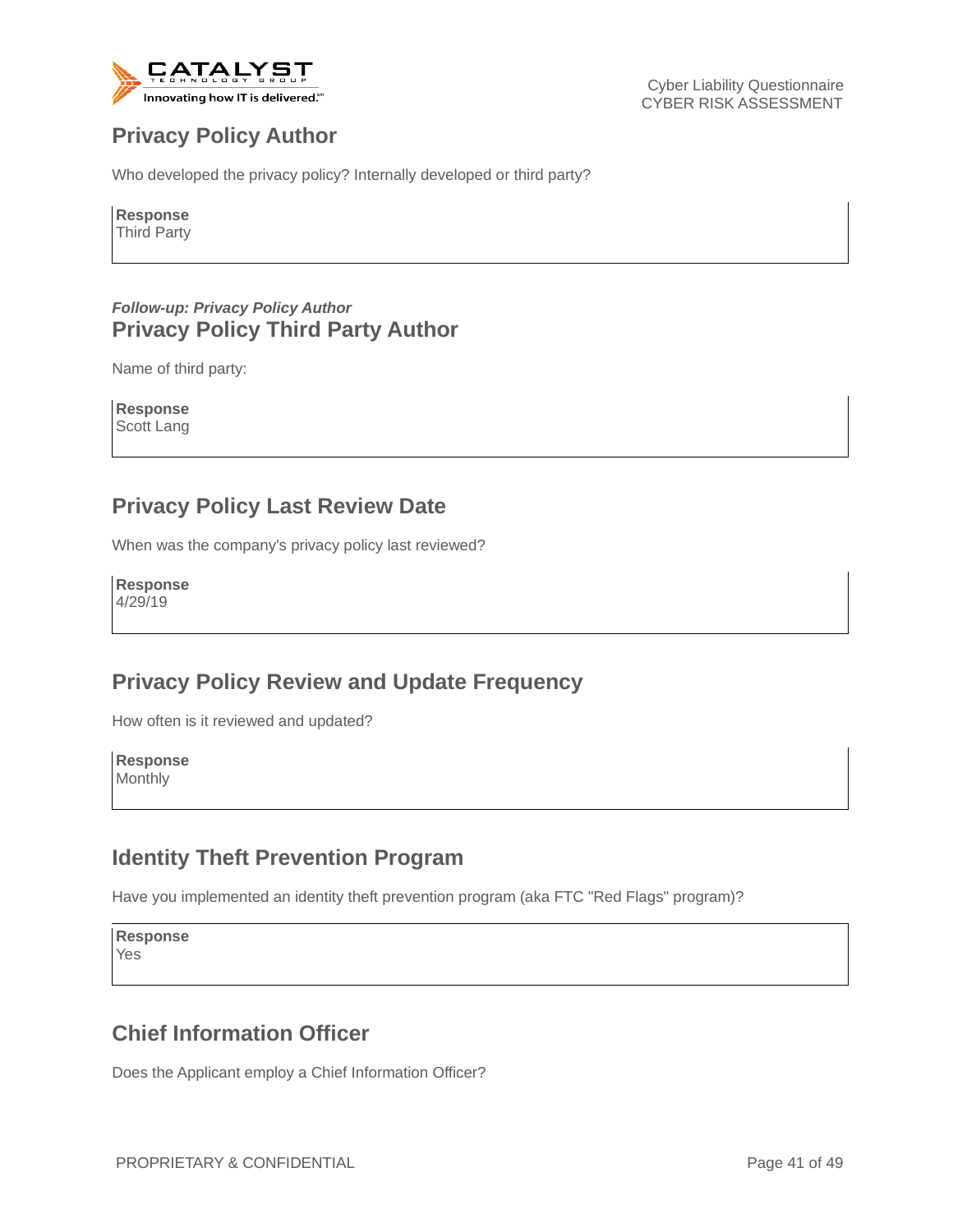

**Response** Yes

Cyber Liability Questionnaire CYBER RISK ASSESSMENT

#### *Follow-up: Chief Information Officer* **Chief Information Officer Name**

Name of CIO:

**Response** Diana Prince

### **Chief Security Officer**

Do you have a Chief Security Officer (CSO) or equivalent?

**Response** Yes

#### *Follow-up: Chief Security Officer* **Chief Security Officer Name**

Name of CSO:

**Response** Joe Cool

### **Supervisor of CSO or Security Policy Management and Compliance Position(s)**

To what position within the organization does this person report?

| <b>Response</b>      |  |
|----------------------|--|
| <b>Charlie Brown</b> |  |

### **Chief Privacy Officer**

Do you employ a chief privacy officer or an equivalent?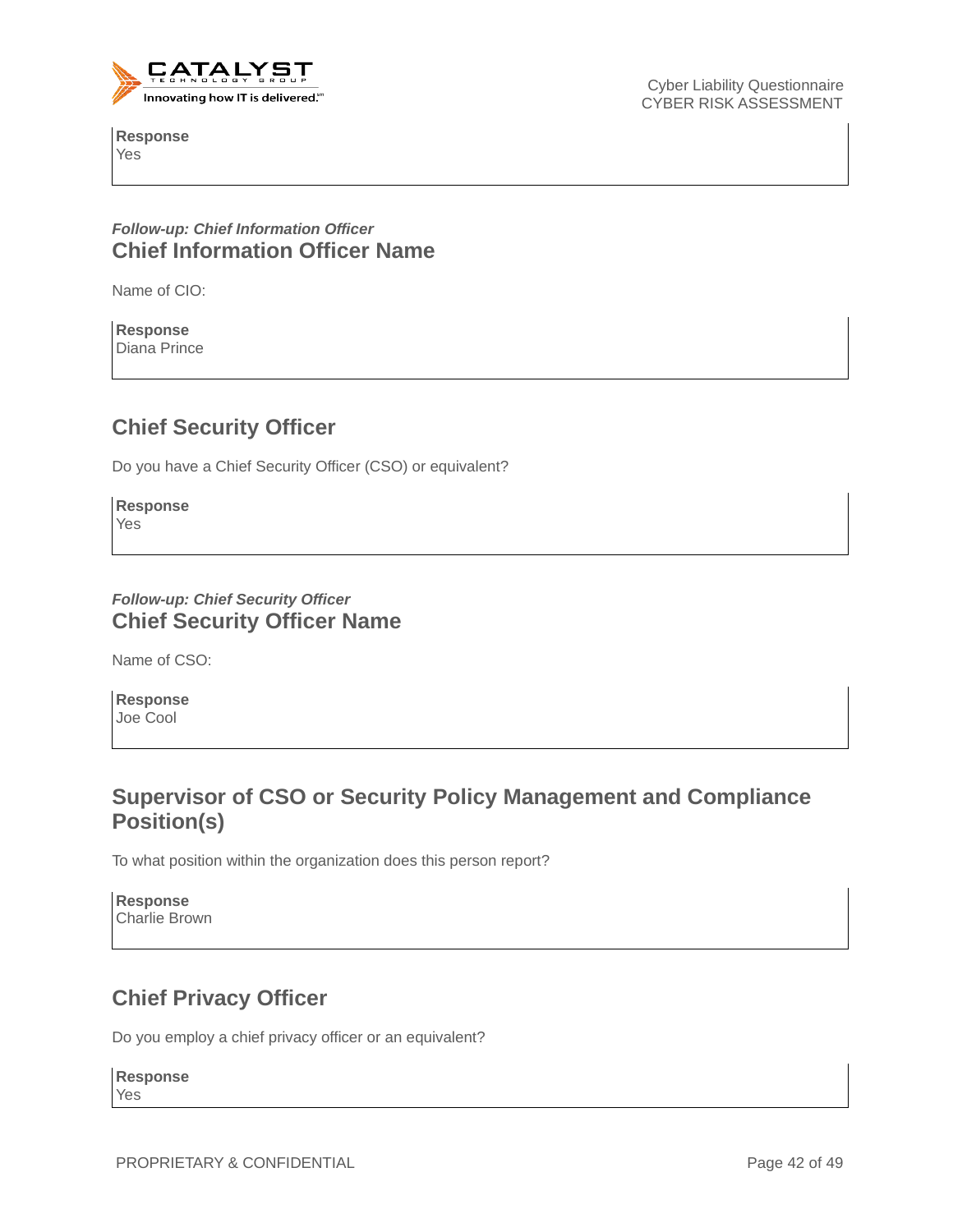

#### *Follow-up: Chief Privacy Officer* **Chief Privacy Officer Name**

Name of chief privacy officer:

**Response** Clark Kent

#### **Website Privacy Disclosure Statement**

Do you have a privacy disclosure statement on your website?

**Response** Yes

# *Follow-up: Website Privacy Disclosure Statement*

### **Website Privacy Disclosure Statement URL**

URL to privacy disclosure statement:

**Response** http://kaplandentalsuperfundentistry.com/privacy.html

### **Secondary/Backup Computer System**

Does the Applicant have a secondary/backup computer system?

| <b>Response</b> |
|-----------------|
| Yes             |

#### *Follow-up: Secondary/Backup Computer System* **Secondary/Backup Computer System Restore Time**

If secondary/backup system is in place, how long before this system is operational?

**Response**

1h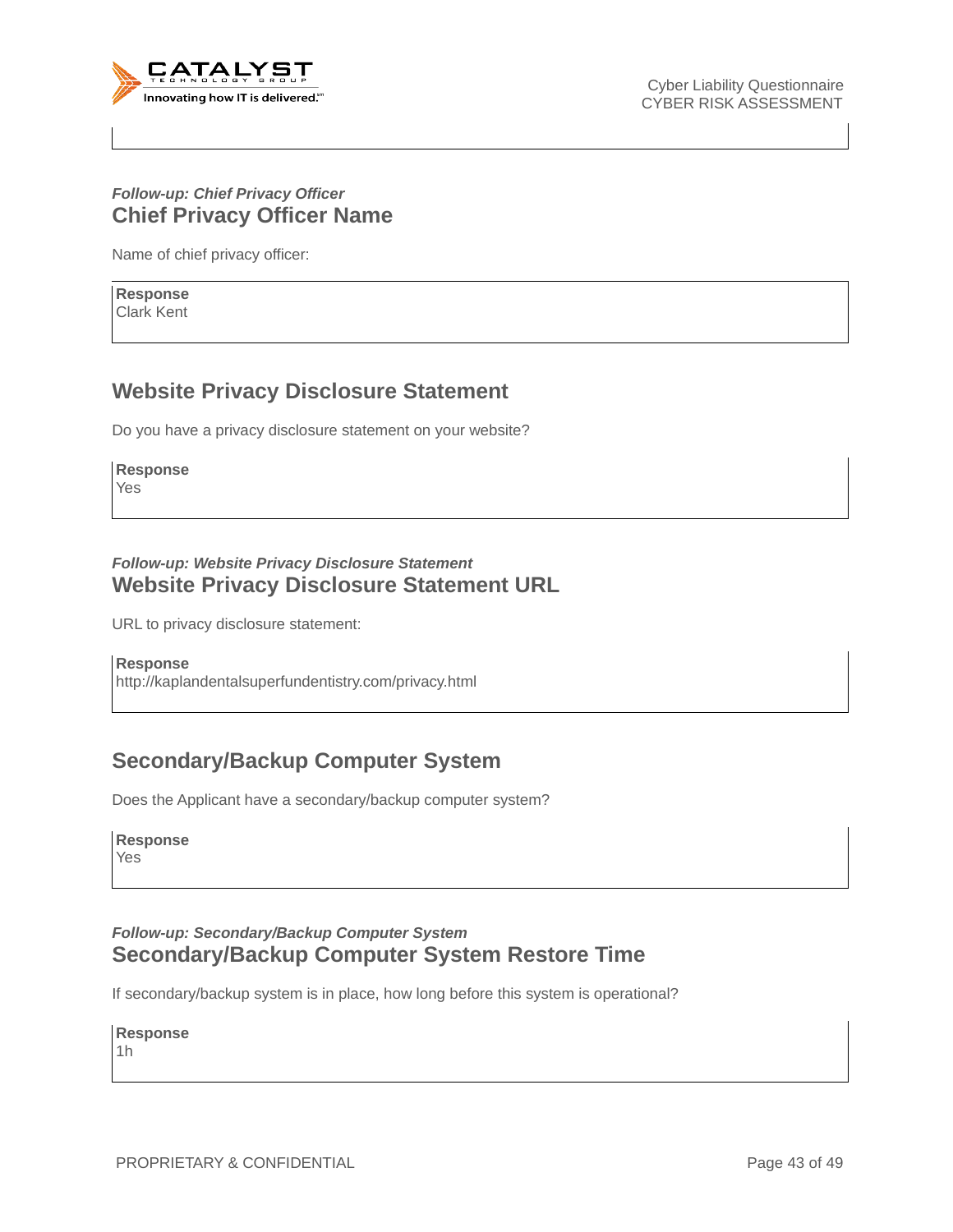

#### **Sensitive Data Backup and Restore Methodology**

Do you have a backup and restore methodology for your sensitive data?

| <b>Response</b> |
|-----------------|
| Yes             |

#### **Computer System and Data Back-ups Schedule**

Do you run computer system and data back-ups on a regular basis?

**Response** Yes

#### **Daily Valuable/Sensitive Data Backups**

Is valuable/sensitive data backed-up by Applicant on a daily basis?

**Response** Yes

#### **Weekly Valuable/Sensitive Data Backups**

Is valuable/sensitive data backed-up by Applicant at least once a week?

**Response** Yes

#### **Off-site Valuable/Sensitive Data Storage**

Do you secure such data to an off-site storage location?

**Response** Yes

**Attached Images**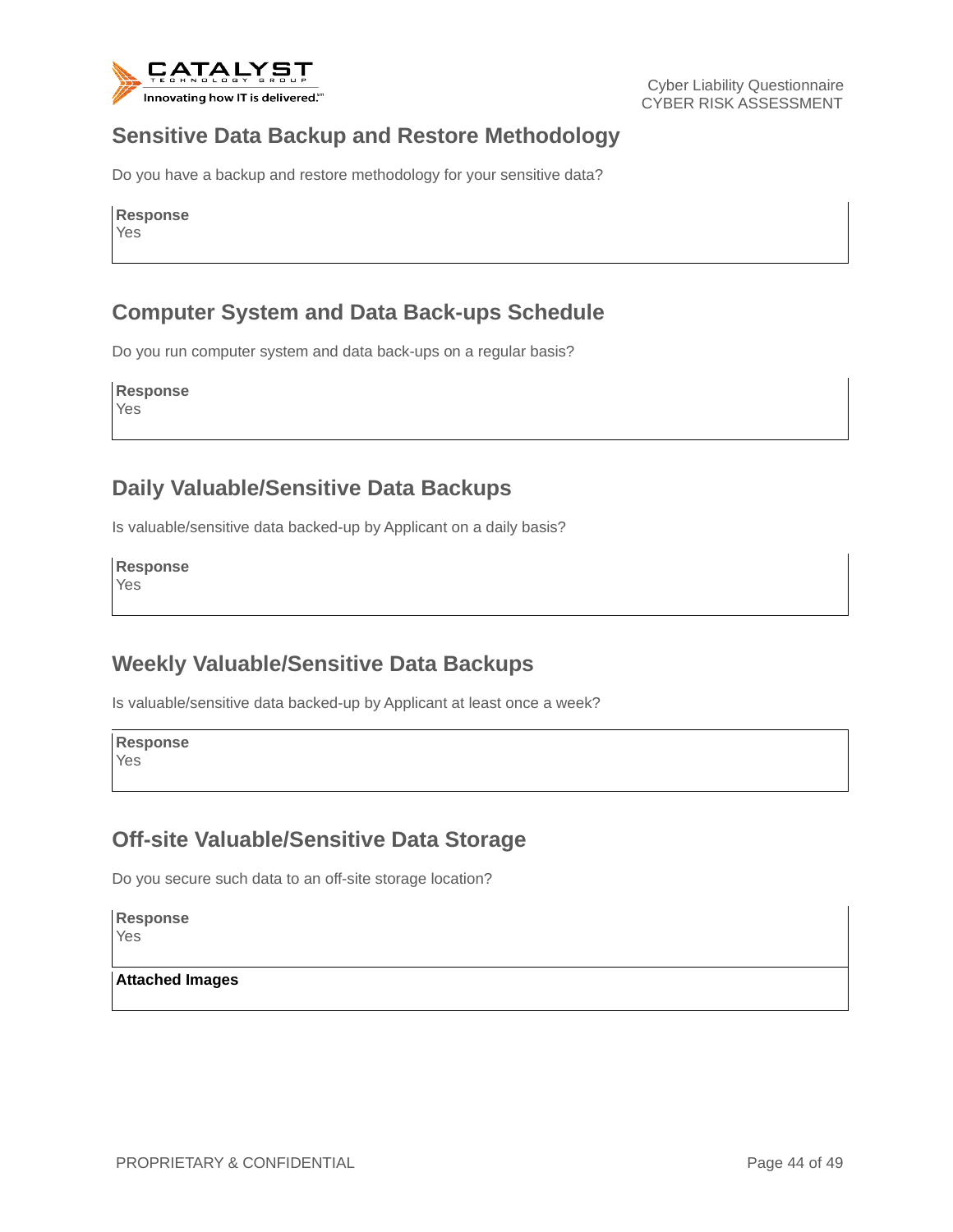

Cyber Liability Questionnaire CYBER RISK ASSESSMENT



**Exhibits**

● *offsiteDataStorage.png*

### **Complete Back-up File Generation Secure Offsite Storage**

Is at least one complete back-up file generation stored and secured offsite separate from the Applicant's main operations in a restricted area?

**Response**

Yes

### **Backup and Storage Format**

What format do you utilize for backing up and storage of computer system data--tape or other media, online backup service, or other?

**Response**

online backup service

### **Document Retention and Destruction Policy**

Do you have a document retention and destruction policy within your organization?

**Response** Yes

### **Mobile Device Encryption Policy**

Do you have a written policy which requires that PII stored on mobile devices (e.g. laptop computers/ smartphones) and portable media (e.g. flash drives, back-up tapes) be protected by encryption? Attach policy.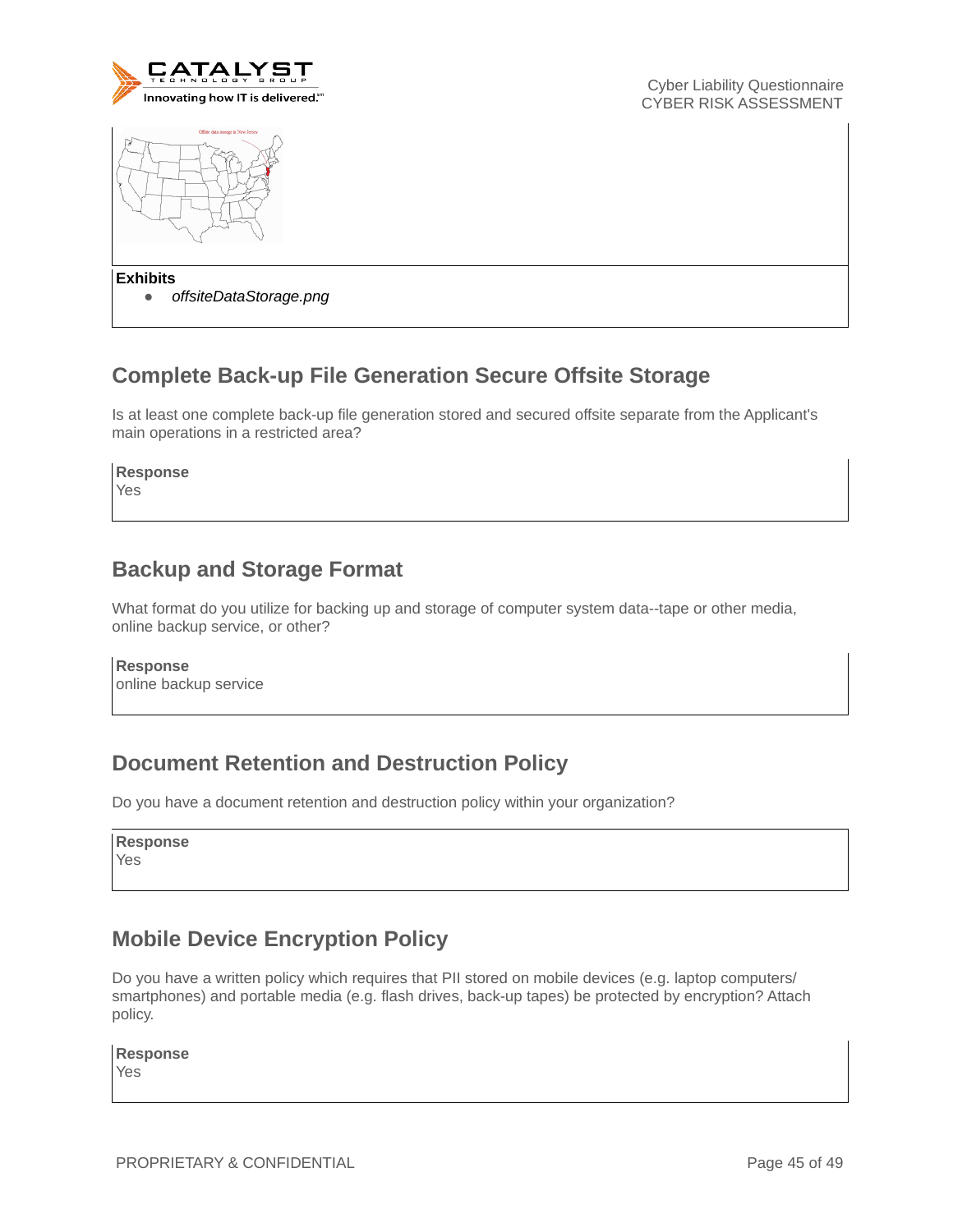

### **Communication Encryption Policy**

Does the Applicant have and enforce policies concerning when internal and external communication should be encrypted?

| <b>Response</b> |  |  |
|-----------------|--|--|
| $\sqrt{2}$      |  |  |

Yes

### **Compliant Procedure**

Does the Applicant have a procedure requiring the review or follow-up of complaints?

**Response** Yes

### **Access Control Procedures**

Do your company's access control procedures address access to sensitive systems, files and directories? Attach and reference procedures.

**Response** Yes

### **Data Classification Scheme**

Do your company's policies address access to data based on a data classification scheme?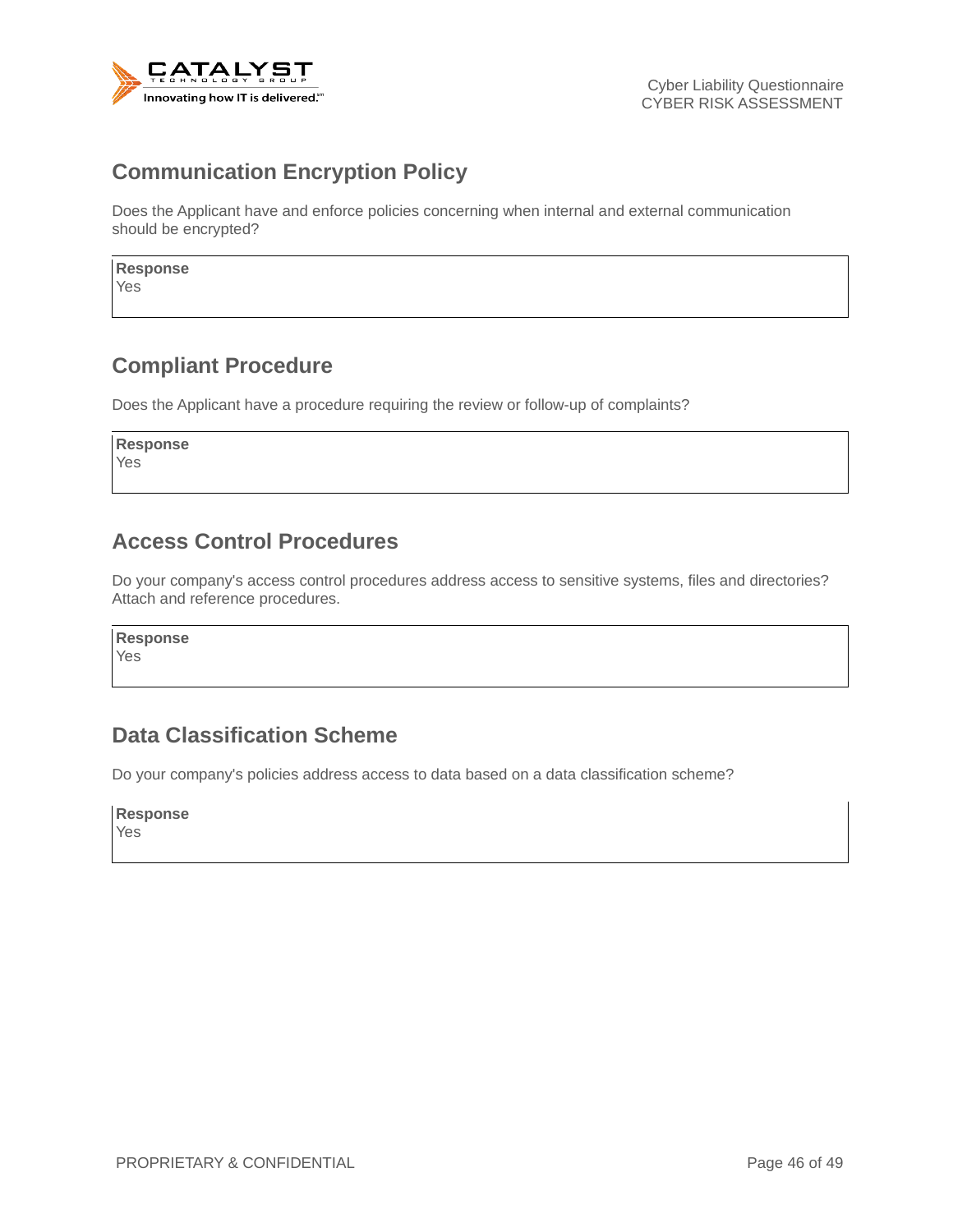

### **Employees**

### **Employee Access to PII Restriction**

Do you restrict employee access to PII on a business-need to know basis?

| <b>Response</b> |
|-----------------|
| Yes             |

#### **Restricted Employee Access to Private Information**

Does the Applicant have restricted employee access to private information?

**Response** Yes

#### **New Hires Formalized Training Program**

Does the Applicant have a formalized training program for newly hired employees?

**Response** Yes

### **Data Privacy and Security Awareness Training**

Do you provide awareness training for employees on data privacy and security including legal liability issues, social engineering issues (e.g., phishing), spam, dumpster diving, etc.? Attach presentation or note training methodology.

| <b>Response</b> |
|-----------------|
| Yes             |

#### *Follow-up: Data Privacy and Security Awareness Training* **Data Privacy and Security Awareness Training Medium and Frequency**

If "Yes," please describe the medium and frequency of training:

**Response** Steve provides the training monthly.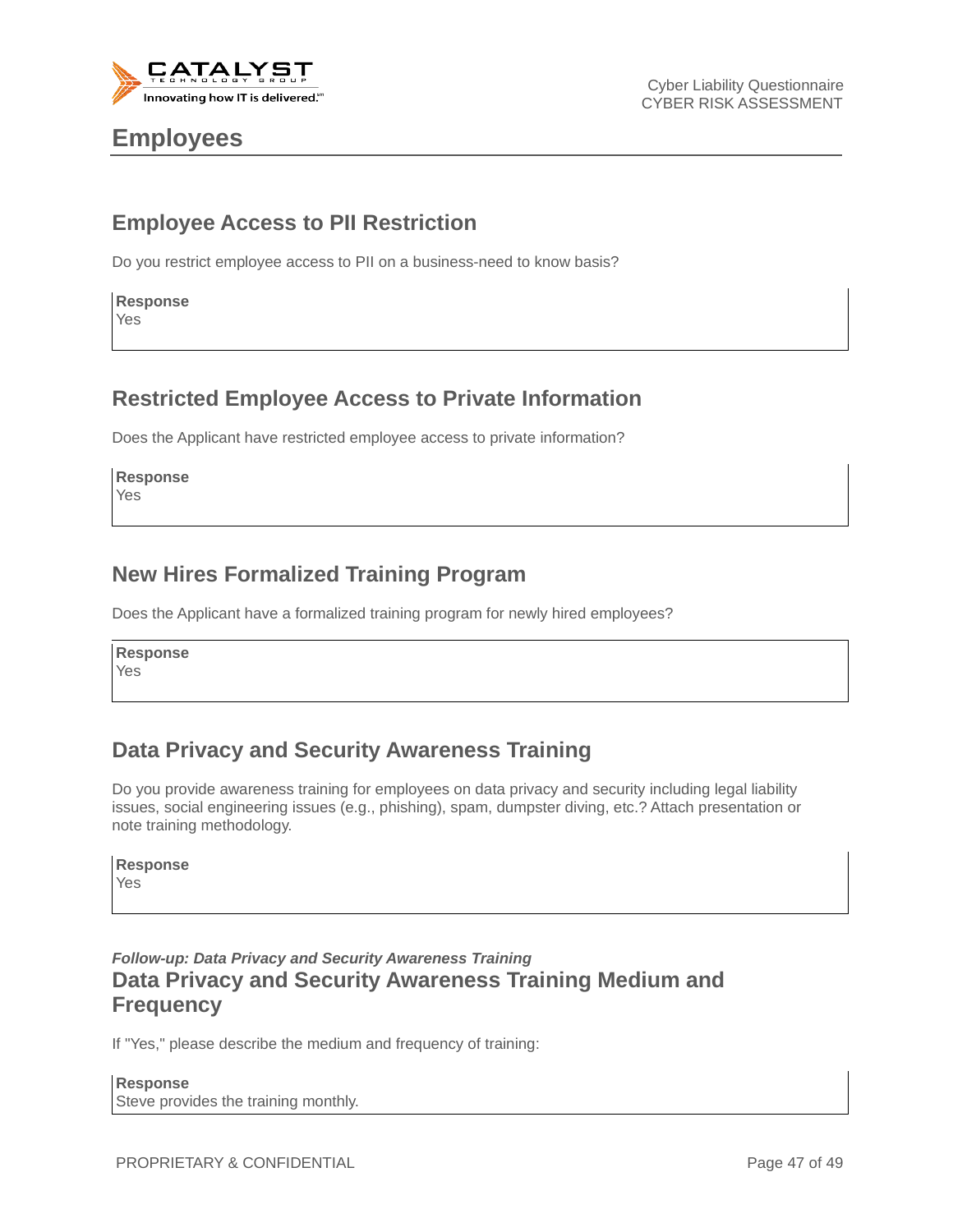

#### **Security Issues and Procedures Employee Training**

Is employee training conducted regarding security issues and procedures?

**Response** Yes

#### **Security Awareness Training**

At least once a year, do you provide security awareness training for everyone who accesses your network?

**Response**

Yes

#### **Employee Computer and Information Systems Policies and Procedures**

Does the Applicant publish and distribute written computer and information systems policies and procedures to its employees?

**Response** Yes

### **Annual Employee Training and Certification**

Do you provide annual employee training and certification?

**Response** Yes

#### **Annual Security Awareness Training**

Does the company require annual security awareness training for all personnel so they are aware of their responsibilities for protecting company information and systems?